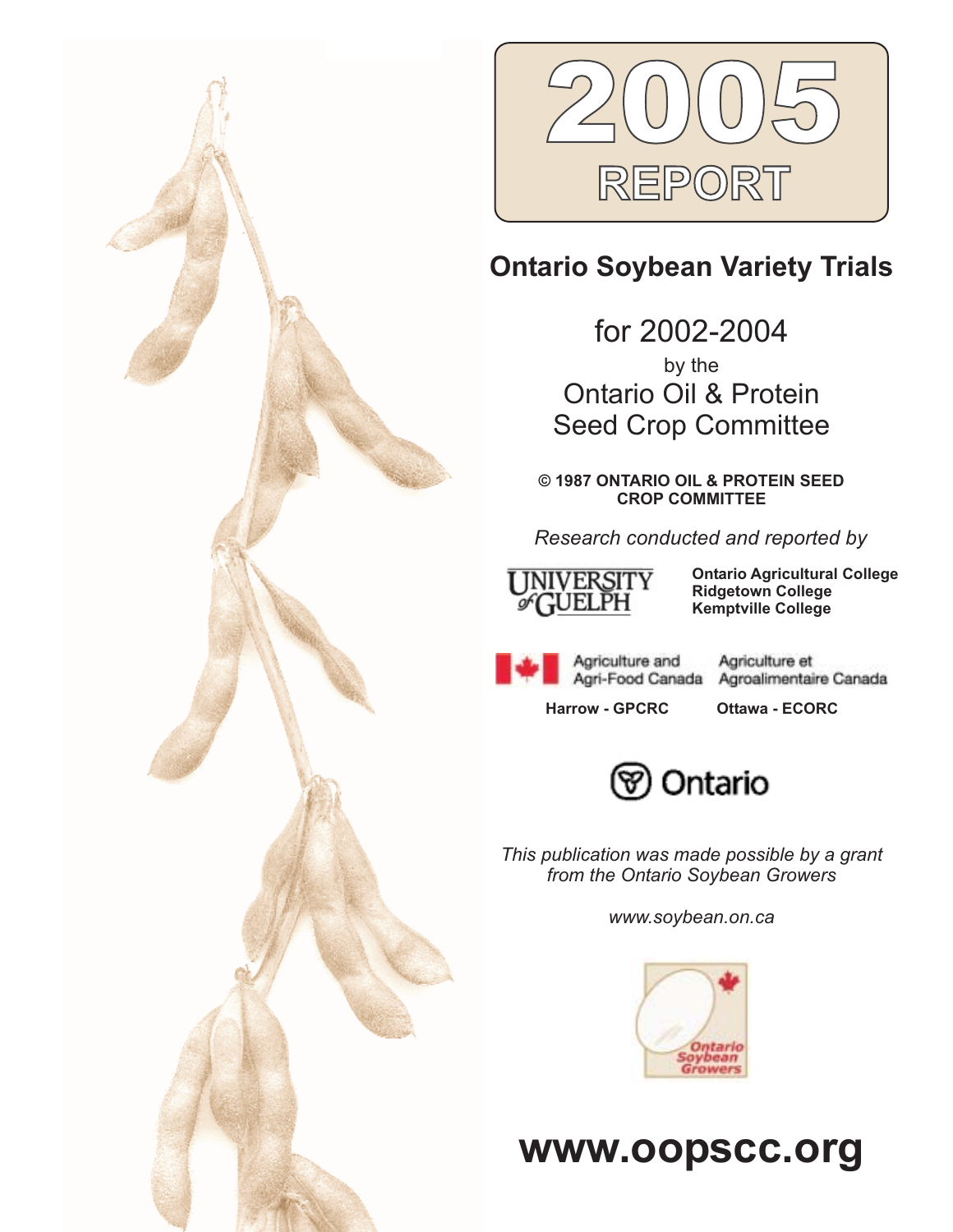### **Ontario Oil & Protein Seed Crop Committee (OOPSCC)**

This organization is made up of representatives of Agriculture & Agri-Food Canada, the University of Guelph, the Ontario Seed Growers Association, the Canadian Seed Trade Association, the Ontario Soybean Growers, OMAF and the Oilseed Crushers. Tests are conducted each year by AAFC research stations at Ottawa and Harrow and the University of Guelph and its regional Colleges at Kemptville and Ridgetown. Information in this brochure as well as additional variety information can be found on the web at www.oopscc.org.

**© (1987) OOPSCC. Any reproduction of this report must include at least an entire table. Requests for reproduction must be made to Soybean Data Coordinator, OOPSCC, Box 947, Harrow ON NOR 1GO, email soyinfo@oopscc.org.**

#### **Copyright/Permission to Reproduce**

Materials in this Publication were produced and/or compiled by the Ontario Oil and Protein Seed Crop Committee for the purpose of providing growers with direct access to information about the soybean varieties. The material in this publication is covered by the provisions of the Copyright Act and by Canadian laws and regulations. Such provisions serve to identify the information source and, in specific instances, to prohibit reproduction of materials in part or whole without written permission from the Ontario Oil and Protein Seed Crop Committee.

# INTERPRETATION OF TABLE 1

### **Notes:**

Varieties with resistance genes for races of the Phytophthora root rot organism in Ontario:

- **1a,1c,1k, 6:** Resistance genes for Phytophthora root rot in Ontario which provide resistance to the pathogen. Rps 1a does not provide protection to most races of the pathogen in Ontario
- **SCN:** Resistant to some races of Soybean Cyst Nematode (SCN) in Ontario.

**HP:** Varieties with above average protein index (%). See Protein & Oil Index section below.

### **Herbicide Reaction**

- **RR:** Roundup Ready™ (Trademark of Monsanto Company)
- **STS:** Sulfonylurea Tolerant Soybean to Reliance (STS & Reliance are trademarks of E.I. duPont de Nemours & Co.)

Varieties have not been evaluated for metribuzin tolerance by OOPSCC. For further information contact seed distributor. The following variety has been reported to OOPSCC as being metribuzin sensitive: 90B73.

### **Heat Unit Grouping**

Using the same crop heat unit system as for corn, each variety is given a heat unit rating based on the relative maturity of that variety in the most recent 2 years of test results. The varieties are placed into groups of 50 heat units. The varieties are sorted in early to late order within the 50 heat unit group. In choosing a variety you should select those varieties approximately equal to or less than the heat units available on your farm.

### **Hilum Colour**

Each soybean seed has a hilum which is the point where it was attached to the pod. Varieties differ in hilum colour and can be either Yellow (Y), Imperfect Yellow (IY), Gray (GR), Buff (BF), Brown (BR), Black (BL), or Imperfect Black (IBL). Hilum colour may also be Light (L). Yellow hilum soybeans are usually the only type accepted for the export market. In certain years discolouration of the hilum of IY varieties can occur and as a result the soybeans may not be acceptable for export markets.

### **Seeds per Kilogram**

This is an estimate of the relative number of seeds of a particular variety in a kilogram of seed based on a 1-2 years of data from all locations where a variety was tested. Since seed size can vary from year to year and from seed lot to seed lot these figures should be used as a rough guide only. The actual seed size reported on each seed lot should be used to calculate seeding rate.

### **Phytophthora Root Rot % Plant Loss**

Three year average in a field heavily infested with Phytophthora. Not all races of Phytophthora root rot are found at these sites. The relative ranking of varieties for plant loss may differ in fields that have other races present. Ratings for some varieties are not available due to a lack of disease pressure in 2004.

### **Disease Testing Information**

Phytophthora root rot testing is carried out on clay soils infested with common races of Phytophthora at Woodslee and Ottawa. SCN tests are done in collaboration with variety sponsors and the SCN Resistant Variety Development project at GPCRC, Agriculture & Agri-Food Canada, Harrow, Ontario. For further information contact **soyinfo@oopscc.org**. White Mold variety ratings are available for several heat unit areas on the web at www.oopscc.org.

### **Protein & Oil Index**

Protein Index (%) and Oil (%) is obtainable on the web at www.oopscc.org.

**Page 2**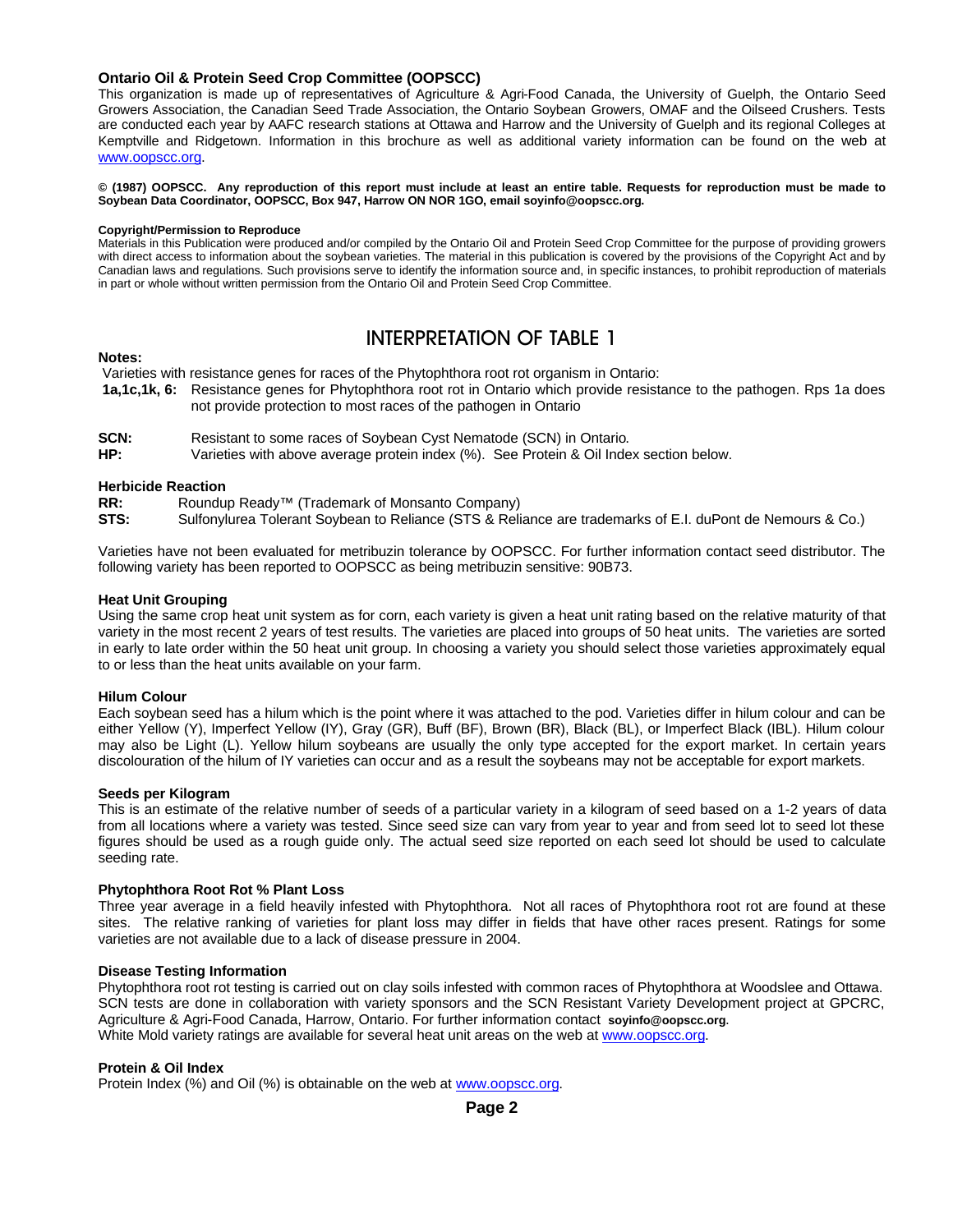| <u>idue 1. Joydedii valiely religibilitatice Lisi dila Descriptions</u> |                                  |                        | Heat     |                        |              | Phytophthora        |             |                                                             |
|-------------------------------------------------------------------------|----------------------------------|------------------------|----------|------------------------|--------------|---------------------|-------------|-------------------------------------------------------------|
|                                                                         |                                  | <b>Herbicide</b>       | Unit     | <b>Hilum</b>           | <b>Seeds</b> | Root Rot %          | <b>Seed</b> |                                                             |
| <b>Variety</b>                                                          | <b>Notes</b>                     | <b>Reaction</b>        | Grouping | Colour                 | per Kg       | Plant loss**        |             | <b>Supply Distributor</b>                                   |
| 230RR                                                                   |                                  | <b>RR</b>              | 2400     | <b>DBR</b>             | 6600         | na                  | LS          | Advantage Seed Grow&Proc                                    |
| <b>PS 26 RR</b>                                                         |                                  | <b>RR</b>              |          | BR.                    | 6800         | na                  |             | <b>Pride Seeds</b>                                          |
| <b>PS 24</b>                                                            |                                  |                        | 2450     | IY                     | 4700         | na                  |             | <b>Pride Seeds</b>                                          |
| S00-J4<br>90A07                                                         | 1 <sub>c</sub>                   | <b>RR</b>              |          | IY<br>Y                | 6900<br>6000 | $7^*$<br>$7^*$      |             | Syngenta Seeds Canada Inc                                   |
| Carina                                                                  |                                  |                        | 2500     | IY                     | 6100         | $10*$               |             | Pioneer Hi-Bred Ltd.<br>La Coop Fédérée                     |
| Emerson                                                                 |                                  |                        |          | <b>BR</b>              | 6600         | $7^*$               |             | <b>Hyland Seeds</b>                                         |
| OlexRR                                                                  |                                  | <b>RR</b>              |          | <b>BR</b>              | 5600         | $7^*$               |             | La Coop Fédérée                                             |
| PRO 25-53                                                               |                                  |                        |          | IY                     | 5200         | $17*$               |             | PRO Seeds of Canada                                         |
| Primo RR<br><b>PS 36</b>                                                |                                  | <b>RR</b>              |          | <b>BL</b><br>Y         | 6100<br>5200 | $6*$<br>$9*$        |             | PRO Seeds of Canada                                         |
| S00-F8                                                                  |                                  | <b>RR</b>              |          | GR                     | 4900         | na                  |             | <b>Pride Seeds</b><br>Syngenta Seeds Canada Inc             |
| 25-02R                                                                  | 1a6                              | <b>RR</b>              |          | BL                     | 6300         | $5*$                |             | <b>First Line</b>                                           |
| 25-04R                                                                  |                                  | <b>RR</b>              |          | <b>BR</b>              | 5500         | na                  |             | <b>First Line</b>                                           |
| 5B008RR                                                                 | 1k                               | <b>RR</b>              |          | BR.                    | 6900         | na                  |             | Dow AgroSciences Canada Ltd                                 |
| Gentry                                                                  |                                  |                        |          | <b>BR</b>              | 6300         | $7^*$               | LS          | <b>Hyland Seeds</b>                                         |
| <b>Darcy</b><br><b>DKB00-99</b>                                         | 1a                               | <b>RR</b>              | 2550     | <b>BR</b><br><b>BR</b> | 5800<br>6000 | $8^{\ast}$<br>$7^*$ | <b>LS</b>   | <b>Hyland Seeds</b><br><b>DEKALB</b>                        |
| Lotus                                                                   | <b>HP</b>                        |                        |          | IY                     | 5400         | $13*$               |             | <b>PRO Seeds of Canada</b>                                  |
| <b>OAC Atwood</b>                                                       |                                  |                        |          | Y                      | 5900         | $10*$               |             | <b>Advantage Seed Grow&amp;Proc</b>                         |
| <b>OAC Clinton</b>                                                      |                                  |                        |          | IY                     | 5700         | $9*$                |             | <b>PRO Seeds of Canada</b>                                  |
| <b>RR Regency</b>                                                       |                                  | <b>RR</b>              |          | <b>GR</b>              | 5700         | $10*$               |             | <b>Hyland Seeds</b>                                         |
| Supra<br>25-03R                                                         | 1 <sub>c</sub><br>1 <sub>k</sub> | <b>RR</b>              |          | <b>BR</b><br><b>BL</b> | 5300<br>5600 | $15*$<br>$10*$      |             | <b>Advantage Seed Grow&amp;Proc</b><br><b>First Line</b>    |
| 90M20                                                                   | 1k                               | <b>RR</b>              |          | IY                     | 5700         | na                  |             | Pioneer Hi-Bred Ltd.                                        |
| <b>PS 35 RR</b>                                                         |                                  | <b>RR</b>              |          | <b>BR</b>              | 4900         | na                  |             | <b>Pride Seeds</b>                                          |
| <b>AC Glengarry</b>                                                     |                                  |                        | 2600     | IY                     | 5800         | $3*$                | LS          | SeCan Association                                           |
| ADV Accrue                                                              |                                  |                        |          | <b>BR</b>              | 5600         | $3^\star$           |             | Advantage Seed Grow&Proc                                    |
| Banco RR<br><b>PS 46 RR</b>                                             |                                  | <b>RR</b><br><b>RR</b> |          | BR.<br>BL              | 6100<br>5000 | $7^*$<br>$6*$       |             | <b>Advantage Seed Grow&amp;Proc</b><br><b>Pride Seeds</b>   |
| S02-M9                                                                  | 1 <sub>c</sub>                   | <b>RR</b>              |          | IY                     | 5100         | na                  |             | Syngenta Seeds Canada Inc                                   |
| 90B11                                                                   |                                  | <b>RR</b>              |          | <b>BR</b>              | 6500         | $14*$               |             | Pioneer Hi-Bred Ltd.                                        |
| 90M60                                                                   | 1c                               | <b>RR</b>              |          | <b>BR</b>              | 4900         | na                  |             | Pioneer Hi-Bred Ltd.                                        |
| Arctic                                                                  | 1a6                              | <b>RR</b>              |          | Y                      | 6500         | $5^*$               |             | <b>First Line</b>                                           |
| 26-02R<br><b>ADV Gem</b>                                                | 1k                               | <b>RR</b>              | 2650     | <b>BL</b><br>Y         | 5600<br>6000 | $9^{\ast}$<br>na    | <b>LS</b>   | <b>First Line</b><br><b>Advantage Seed Grow&amp;Proc</b>    |
| <b>ADV Windfall</b>                                                     |                                  |                        |          | IY                     | 4800         | $4^*$               |             | <b>Advantage Seed Grow&amp;Proc</b>                         |
| LynxRR                                                                  |                                  | <b>RR</b>              |          | <b>BR</b>              | 6000         | $7^*$               |             | La Coop Fédérée                                             |
| <b>Merlo RR</b>                                                         | 1 <sub>c</sub>                   | <b>RR</b>              |          | <b>GR</b>              | 5700         | $5*$                |             | <b>PRO Seeds of Canada</b>                                  |
| <b>OAC Bayfield</b>                                                     |                                  |                        |          | <b>BR</b>              | 5200         | 8                   |             | <b>SeCan Association</b>                                    |
| <b>OAC Champion</b><br><b>PRO 2690R</b>                                 |                                  | <b>RR</b>              |          | IY<br><b>BR</b>        | 5000<br>4800 | $9*$<br>na          |             | <b>PRO Seeds of Canada</b><br><b>PRO Seeds of Canada</b>    |
| S03-W4                                                                  | 1 <sub>c</sub>                   |                        |          | IY                     | 5200         | $5^*$               |             | Syngenta Seeds Canada Inc                                   |
| S04-Z9                                                                  | 1 <sub>c</sub>                   | <b>RR</b>              |          | <b>GR</b>              | 5100         | na                  |             | Syngenta Seeds Canada Inc                                   |
| Venus                                                                   | <b>HP</b>                        |                        |          | IY                     | 4700         | $5^{\star}$         |             | <b>PRO Seeds of Canada</b>                                  |
| Auriga<br>Casino                                                        |                                  |                        | 2700     | Y<br>Υ                 | 5500<br>6700 | $7^*$<br>$2^*$      |             | La Coop Fédérée                                             |
| CF0703                                                                  | 1 <sub>c</sub>                   |                        |          | IY                     | 4900         | na                  |             | <b>Hyland Seeds</b><br>Country Farm Seeds Ltd.              |
| Delta                                                                   | 1 <sub>c</sub>                   |                        |          | IY                     | 5100         | $8^{\ast}$          |             | Advantage Seed Grow&Proc                                    |
| DKB06-52                                                                | 1k                               | <b>RR</b>              |          | <b>BL</b>              | 5400         | $12*$               |             | <b>DEKALB</b>                                               |
| <b>OAC Raptor</b>                                                       |                                  | <b>RR</b>              |          | BR.                    | 5400         | $6*$                | <b>LS</b>   | SeCan Association                                           |
| OAC Rockwood<br><b>PRO 275</b>                                          |                                  | <b>RR</b>              |          | BR.<br>IY              | 5700         | $10*$<br>$4^*$      |             | Secan Assn./Belcan Seeds<br>PRO Seeds of Canada             |
| RR Rodger                                                               |                                  | <b>RR</b>              |          | BF                     | 5300<br>5300 | na                  |             | <b>Hyland Seeds</b>                                         |
| 2702R                                                                   |                                  | <b>RR</b>              |          | <b>BL</b>              | 5600         | $12*$               |             | <b>First Line</b>                                           |
| 5B060RR                                                                 | 1 <sub>k</sub>                   | <b>RR</b>              |          | Y                      | 6800         | $9^*$               |             | Dow AgroSciences Canada Ltd                                 |
| 90B73                                                                   |                                  | <b>RR</b>              |          | BR                     | 5400         | 10                  |             | Pioneer Hi-Bred Ltd.                                        |
| 9071<br><b>ADV Heartbeat</b>                                            | 1 <sub>c</sub>                   |                        | 2750     | Y<br>Y                 | 6400<br>5600 | $7^*$<br>6          |             | Pioneer Hi-Bred Ltd.<br><b>Advantage Seed Grow&amp;Proc</b> |
| <b>ADV Rave RR</b>                                                      |                                  | RR                     |          | <b>BL</b>              | 6100         | $9*$                |             | <b>Advantage Seed Grow&amp;Proc</b>                         |

# Table 1. Soybean Variety Performance List and Descriptions

**\*\*Phytophthora % Plant Loss** na=less than 2 years of data available, \* only 2 years of data available.

**Notes: Herbicide Reaction Seed Supply** HP - High Protein **RR** - Roundup Ready **Ready Ready LS** - Limited Supply

SCN - SCN resistant STS - Sulfonylurea Tolerant NA - Not Available

continued…

**Page 3**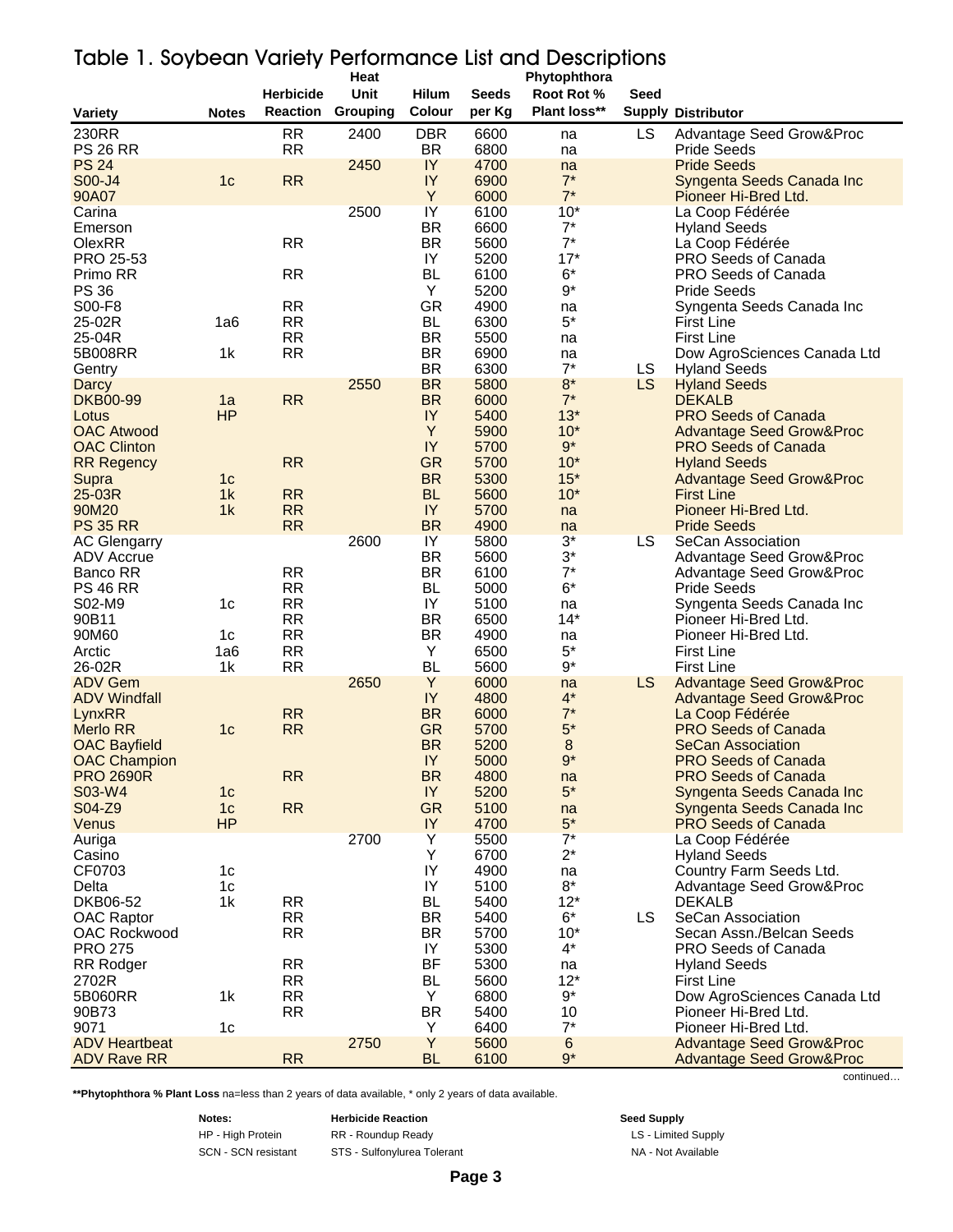# Table 1. Continued

|                                 |                |                  | Heat     |                         |              | Phytophthora              |      |                                            |
|---------------------------------|----------------|------------------|----------|-------------------------|--------------|---------------------------|------|--------------------------------------------|
|                                 |                | <b>Herbicide</b> | Unit     | <b>Hilum</b>            | <b>Seeds</b> | Root Rot %                | Seed |                                            |
| <b>Variety</b>                  | <b>Notes</b>   | <b>Reaction</b>  | Grouping | Colour                  | per Kg       | <b>Plant loss**</b>       |      | <b>Supply Distributor</b>                  |
| ADV Renegade RR                 |                | <b>RR</b>        | 2750     | <b>BR</b>               | 5400         | $11*$                     |      | <b>Advantage Seed Grow&amp;Proc</b>        |
| <b>ADV Resolve RR</b>           |                | <b>RR</b>        |          | <b>BR</b>               | 5600         | $15*$                     |      | <b>Advantage Seed Grow&amp;Proc</b>        |
| <b>Athens</b>                   | HP             |                  |          | <b>BL</b>               | 4900         | $5^*$                     |      | <b>Advantage Seed Grow&amp;Proc</b>        |
| <b>Dundas</b>                   |                |                  |          | <b>LBR</b>              | 5600         | $\boldsymbol{9}$          |      | <b>SeCan Association</b>                   |
| Enterprise                      |                |                  |          | IY                      | 5400         | $7^*$                     |      | <b>Hyland Seeds</b>                        |
| Jutra                           |                |                  |          | IY                      | 4800         | $\overline{7}$            |      | <b>PRO Seeds of Canada</b>                 |
| Monarch                         |                |                  |          | <b>BR</b>               | 5200         | $7^*$                     |      | <b>PRO Seeds of Canada</b>                 |
| <b>OAC Oxford</b>               |                |                  |          | IY                      | 5200         | 12                        |      | <b>SeCan Association</b>                   |
| <b>OAC Wallace</b>              |                |                  |          | <b>BR</b>               | 5500         | 6                         |      | <b>SeCan Association</b>                   |
| <b>PS 56 RR</b>                 |                | <b>RR</b>        |          | <b>BR</b>               | 6300         | $12*$                     |      | <b>Pride Seeds</b>                         |
| <b>PS 59</b>                    |                |                  |          | <b>BR</b>               | 5600         | 11                        |      | <b>Pride Seeds</b>                         |
| <b>RR Razor</b>                 |                | <b>RR</b>        |          | <b>BR</b>               | 5500         | 3                         |      | <b>Hyland Seeds</b>                        |
| Turbo                           |                |                  |          | IY                      | 5000         | $8*$                      |      | <b>Mike Snobelen Farms Ltd</b>             |
| <b>ADV Rascal RR</b>            |                | <b>RR</b>        |          | <b>BL</b>               | 4900         | $13*$                     |      | <b>Advantage Seed Grow&amp;Proc</b>        |
| <b>OctaneRR</b>                 |                | <b>RR</b>        |          | <b>BL</b>               | 6000         | na                        |      | La Coop Fédérée                            |
| 27-06R                          | 1k             | <b>RR</b>        |          | <b>GR</b>               | 5700         | na                        |      | <b>First Line</b>                          |
| <b>Buster</b>                   |                |                  | 2800     | <b>BR</b>               | 5200         | na                        |      | Agrocentre Belcan                          |
| HL35                            |                |                  |          | <b>BL</b>               | 4800         | 13                        |      | Hyland Seeds                               |
| Majesta                         |                |                  |          | IY                      | 5100         | 6                         |      | Prograin                                   |
| <b>OAC Quinte</b>               |                |                  |          | IY                      | 5800         | 6                         | LS   | Advantage Seed Grow&Proc                   |
| <b>PRO 2790R</b>                |                | <b>RR</b>        |          | BR                      | 5300         | $7^*$                     |      | PRO Seeds of Canada                        |
| PRO 28-53                       |                |                  |          | IY                      | 5200         | 4                         |      | <b>PRO Seeds of Canada</b>                 |
| PRO 29-65                       |                |                  |          | BR                      | 4800         | 10                        |      | <b>PRO Seeds of Canada</b>                 |
| S 08-80                         | 1c             |                  |          | IY                      | 5000         | 5                         |      | Syngenta Seeds Canada Inc                  |
| S10-T1                          | 1k             | <b>RR</b>        |          | GR                      | 6500         | 5                         |      | Syngenta Seeds Canada Inc                  |
| S12-C2                          | 1c             |                  |          | IY                      | 5000         | 11                        |      | Syngenta Seeds Canada Inc                  |
| 2802R                           | 1k             | <b>RR</b>        |          | <b>BL</b>               | 5900         | 3                         |      | <b>First Line</b>                          |
| 91M10                           |                |                  |          | Υ                       | 5300         | na                        |      | Pioneer Hi-Bred Ltd.                       |
| <b>RR Ricochet</b>              |                | <b>RR</b>        |          | <b>BL</b>               | 5700         | $5*$                      |      | <b>Hyland Seeds</b>                        |
| S13-J9                          | 1k             | <b>RR</b>        |          | <b>DBR</b>              | 5100         | 4                         |      | Syngenta Seeds Canada Inc                  |
| <b>ADV Runaway RR</b>           |                | <b>RR</b>        | 2850     | <b>BL</b>               | 6400         | $8*$                      |      | <b>Advantage Seed Grow&amp;Proc</b>        |
| <b>Belmont</b>                  |                |                  |          | IY                      | 5400         | 5                         |      | <b>Hyland Seeds</b>                        |
| Cadence                         |                |                  |          | Y                       | 5700         | 4                         |      | <b>Hyland Seeds</b>                        |
| Hudson                          |                |                  |          | <b>BR</b>               | 6300         | 3                         |      | <b>Hyland Seeds</b>                        |
| <b>National</b><br><b>PS 73</b> |                |                  |          | <b>BL</b><br><b>LBF</b> | 5000<br>5200 | 14<br>5                   |      | <b>C&amp;M Seeds</b><br><b>Pride Seeds</b> |
| <b>PS 76 RR</b>                 |                | <b>RR</b>        |          | <b>BR</b>               | 5000         | 13                        |      | <b>Pride Seeds</b>                         |
| <b>RCAT Bobcat</b>              |                |                  |          | IY                      | 5000         | $\ensuremath{\mathsf{3}}$ |      | <b>SeCan Association</b>                   |
| <b>RCAT Corbett</b>             |                |                  |          | <b>BR</b>               | 4800         | 5                         |      | <b>SeCan Association</b>                   |
| S <sub>12</sub> -A <sub>5</sub> | 1 <sub>c</sub> |                  |          | <b>BR</b>               | 4900         | 4                         |      | Syngenta Seeds Canada Inc                  |
| S <sub>14</sub> -A <sub>7</sub> | 1 <sub>c</sub> | <b>RR</b>        |          | IY                      | 5700         | $10*$                     |      | Syngenta Seeds Canada Inc                  |
| S16-E8                          | 1k             | <b>RR</b>        |          | <b>DBR</b>              | 5100         | $\overline{\mathbf{4}}$   |      | Syngenta Seeds Canada Inc                  |
| 91M51                           | 1k             | <b>RR</b>        |          | <b>BF</b>               | 6400         | na                        |      | Pioneer Hi-Bred Ltd.                       |
| Arva                            |                |                  | 2900     | $\overline{Y}$          | 5400         | 10                        |      | <b>Advantage Seed Grow&amp;Proc</b>        |
| Crystal                         |                |                  |          | Y                       | 5700         | 5                         |      | <b>Hyland Seeds</b>                        |
| S15-B1                          |                | <b>RR</b>        |          | <b>BR</b>               | 6000         | 6                         |      | Syngenta Seeds Canada Inc                  |
| S17-P9                          | 1 <sub>c</sub> | RR               |          | <b>BL</b>               | 7000         | $6^\star$                 |      | Syngenta Seeds Canada Inc                  |
| 29-02R                          | 1k             | <b>RR</b>        |          | <b>BR</b>               | 6100         | $\overline{\mathbf{4}}$   |      | <b>First Line</b>                          |
| 5140RR                          | 1k             | <b>RR</b>        |          | <b>BR</b>               | 5800         | 5                         |      | Dow AgroSciences Canada Ltd                |
| 91B12                           |                | <b>RR</b>        |          | <b>BL</b>               | 6000         | 6                         |      | Pioneer Hi-Bred Ltd.                       |
| 91B33                           | 1k             | <b>RR</b>        |          | <b>BR</b>               | 6400         | 4                         |      | Pioneer Hi-Bred Ltd.                       |
| AG1901                          | 1k             | RR               | 2950     | <b>BL</b>               | 6900         | $\mathfrak{S}$            |      | <b>First Line</b>                          |
| Crown                           |                |                  |          | Y                       | 5900         | $\bf 8$                   |      | <b>Hyland Seeds</b>                        |
| <b>D601R</b>                    | 1k             | RR               |          | <b>BL</b>               | 7900         | $6^\star$                 |      | <b>Direct Seeds</b>                        |
| <b>PRO 3090R</b>                |                | <b>RR</b>        |          | <b>IBL</b>              | 6300         | 6                         |      | <b>PRO Seeds of Canada</b>                 |
| PRO 30-02                       |                |                  |          | IY                      | 4800         | 8                         |      | <b>PRO Seeds of Canada</b>                 |
| <b>RCAT Wildcat</b>             |                |                  |          | <b>BL</b>               | 5500         | $\overline{\mathcal{A}}$  |      | <b>Advantage Seed Grow&amp;Proc</b>        |
| <b>RiotRR</b>                   |                | RR               |          | <b>BR</b>               | 6300         | 3                         |      | La Coop Fédérée                            |
| <b>RS1498</b>                   |                |                  |          | <b>BR</b>               | 6100         | $\overline{7}$            |      | Country Farm Seeds Ltd.                    |
| 91B64                           | 1 <sub>c</sub> | RR               |          | <b>BR</b>               | 6400         | $\overline{4}$            |      | Pioneer Hi-Bred Ltd.                       |

**\*\*Phytophthora % Plant Loss** na=less than 2 years of data available, \* only 2 years of data available.

**Notes: Herbicide Reaction Seed Supply** 

HP - High Protein RR - Roundup Ready **Ready Ready** LS - Limited Supply SCN - SCN resistant STS - Sulfonylurea Tolerant NA - Not Available

**Page 4**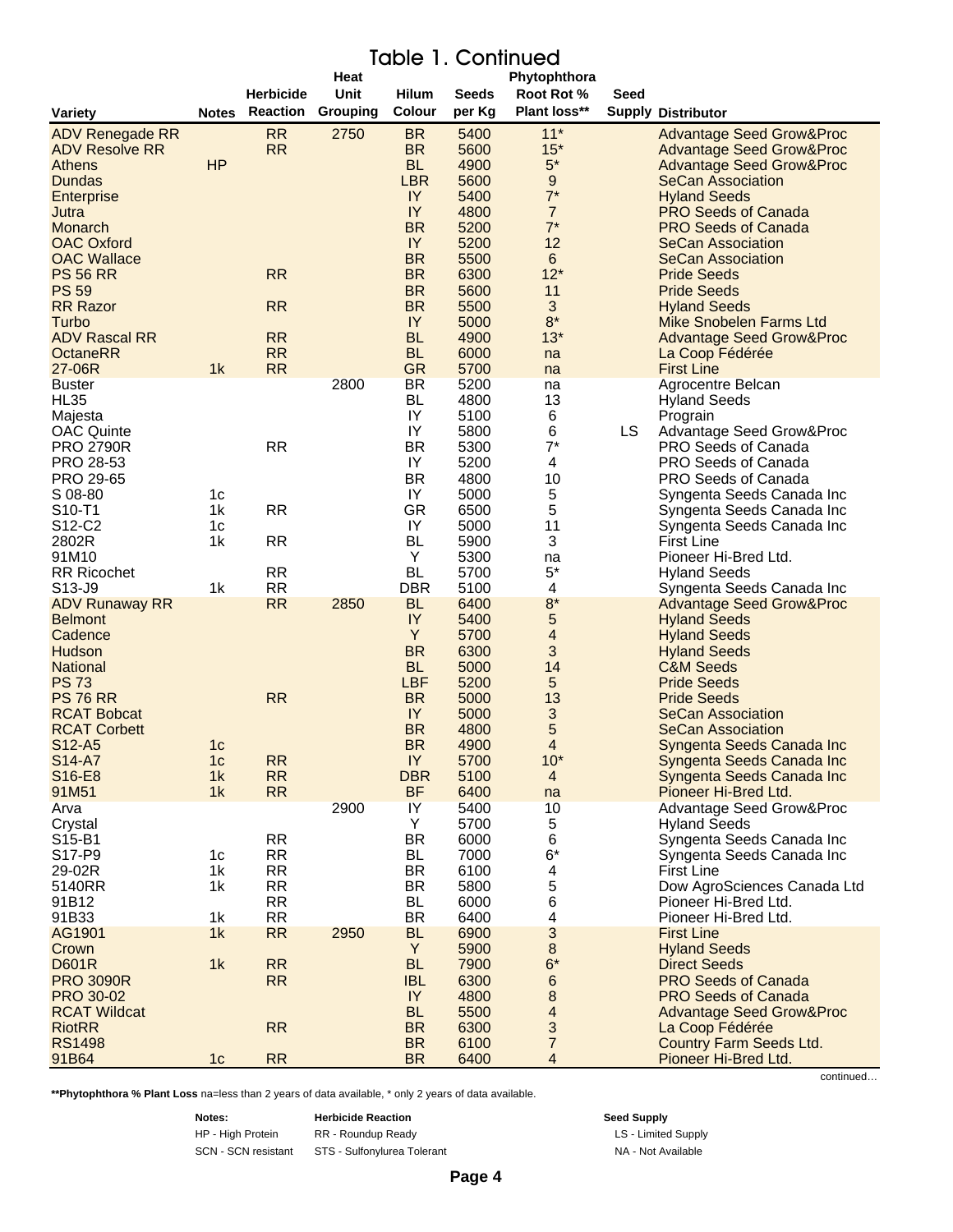# Table 1. Continued

|                                        |                              |                        | Heat     |                         |              | Phytophthora              |           |                                                  |
|----------------------------------------|------------------------------|------------------------|----------|-------------------------|--------------|---------------------------|-----------|--------------------------------------------------|
|                                        |                              | <b>Herbicide</b>       | Unit     | <b>Hilum</b>            | <b>Seeds</b> | Root Rot %                | Seed      |                                                  |
| Variety                                | <b>Notes</b>                 | <b>Reaction</b>        | Grouping | Colour                  | per Kg       | Plant loss**              |           | <b>Supply Distributor</b>                        |
| 92B05                                  | 1k                           | <b>RR</b>              | 2950     | <b>BR</b>               | 6800         | $\,6\,$                   |           | Pioneer Hi-Bred Ltd.                             |
| Chinook                                | 1 <sub>c</sub>               | <b>RR</b><br><b>RR</b> |          | Y<br><b>BR</b>          | 4600         | na                        | <b>LS</b> | <b>First Line</b>                                |
| <b>RR Rochester</b><br><b>ISG 2500</b> |                              |                        | 3000     | $\overline{Y}$          | 6700<br>6600 | 3<br>$6\overline{6}$      |           | <b>Hyland Seeds</b><br>Inwood Seed & Grain Ltd   |
| <b>PS 78</b>                           | 1 <sub>c</sub>               |                        |          | Y                       | 5700         | 8                         |           | <b>Pride Seeds</b>                               |
| <b>RS199RR</b>                         | 1k                           | <b>RR</b>              |          | <b>BL</b>               | 6900         | 3                         |           | Country Farm Seeds Ltd.                          |
| <b>SG1911NRR</b>                       | <b>SCN</b>                   | <b>RR</b>              |          | <b>IBL</b>              | 6200         | 6                         |           | <b>Pride Seeds</b>                               |
| Sherwin                                | <b>SCN</b>                   |                        |          | Y                       | 5300         | $6*$                      |           | <b>Hyland Seeds</b>                              |
| S19-R5                                 |                              | <b>RR</b>              |          | BL                      | 6300         | $8*$                      |           | Syngenta Seeds Canada Inc                        |
| Taylor                                 |                              |                        |          | <b>BR</b><br>Y          | 5800         | $\mathbf 5$               |           | <b>Hyland Seeds</b><br>Pioneer Hi-Bred Ltd.      |
| 92M10<br><b>RR Respond</b>             | 1 <sub>c</sub><br><b>SCN</b> | <b>RR</b>              |          | <b>BL</b>               | 6700<br>6700 | 6<br>5                    |           | <b>Hyland Seeds</b>                              |
| <b>DKB20-10</b>                        | 1k                           | <b>RR</b>              | 3050     | <b>BL</b>               | 6100         | 6                         |           | <b>DEKALB</b>                                    |
| <b>OAC Kent</b>                        |                              |                        |          | Y                       | 5000         | 3                         |           | <b>SeCan Association</b>                         |
| <b>RCAT Harwich</b>                    |                              |                        |          | Y                       | 6600         | $\,$ 6 $\,$               | LS.       | <b>SeCan Association</b>                         |
| <b>RS2297C</b>                         | <b>SCN 1k</b>                |                        |          | <b>IBL</b>              | 6100         | 5                         |           | <b>Country Farm Seeds Ltd.</b>                   |
| Sinclair                               | <b>SCN</b>                   |                        |          | <b>BL</b>               | 5500         | 6                         |           | <b>Hyland Seeds</b>                              |
| S23-Q3                                 | 1 <sub>c</sub><br>1k         | <b>RR</b><br><b>RR</b> |          | <b>GR</b><br><b>BL</b>  | 6500         | 5<br>$7^*$                |           | Syngenta Seeds Canada Inc                        |
| 30-06R<br>92M32                        | 1k                           | <b>RR</b>              |          | <b>BR</b>               | 6200<br>5500 | na                        |           | <b>First Line</b><br>Pioneer Hi-Bred Ltd.        |
| Carter                                 |                              |                        |          | Y                       | 5900         | $\bf 8$                   |           | <b>Hyland Seeds</b>                              |
| 92M40                                  | <b>SCN 1c</b>                | <b>RR</b>              |          | <b>BL</b>               | 5500         | na                        |           | Pioneer Hi-Bred Ltd.                             |
| Chatham                                |                              |                        | 3100     | Y                       | 6400         | 15                        |           | <b>Hyland Seeds</b>                              |
| <b>RCAT MiRRa</b>                      |                              | <b>RR</b>              |          | IY                      | 5500         | $\boldsymbol{2}$          | LS.       | SeCan Association                                |
| RCAT 22R1                              |                              | <b>RR</b>              |          | BL                      | 6000         | $\overline{7}$            | LS.       | SeCan Association                                |
| RR Oxygen                              |                              | <b>RR</b>              |          | BL                      | 7000         | 8                         |           | Maizex Seeds Inc                                 |
| <b>RR Rodney</b><br>S24-K4             |                              | <b>RR</b><br><b>RR</b> |          | BL<br><b>BR</b>         | 6900<br>6600 | 3<br>8                    |           | <b>Hyland Seeds</b><br>Syngenta Seeds Canada Inc |
| 5211RR                                 | 1 <sub>k</sub>               | <b>RR</b>              |          | BL                      | 6600         | $5^*$                     |           | Dow AgroSciences Canada Ltd                      |
| 92B38                                  |                              | <b>RR</b>              |          | <b>BR</b>               | 6300         | $\overline{7}$            |           | Pioneer Hi-Bred Ltd.                             |
| 92M50                                  | SCN <sub>1k</sub>            | <b>RR</b>              |          | <b>BF</b>               | 5700         | na                        |           | Pioneer Hi-Bred Ltd.                             |
| 92M71                                  |                              | <b>RR</b>              |          | <b>BL</b>               | 5500         | na                        |           | Pioneer Hi-Bred Ltd.                             |
| <b>ADV Rescuer RR</b>                  | 1k                           | <b>RR</b>              | 3150     | <b>BL</b>               | 5200         | na                        | LS.       | <b>Advantage Seed Grow&amp;Proc</b>              |
| <b>PRO 30-05</b><br><b>PS 95</b>       |                              |                        |          | Y<br><b>BL</b>          | 5100         | 5                         |           | <b>PRO Seeds of Canada</b>                       |
| <b>RCAT Dover</b>                      |                              |                        |          | <b>BL</b>               | 6900<br>7000 | 9<br>$\overline{c}$       |           | <b>Pride Seeds</b><br><b>SeCan Association</b>   |
| <b>RR Renwick</b>                      |                              | <b>RR</b>              |          | <b>BL</b>               | 6400         | 5                         |           | <b>Hyland Seeds</b>                              |
| <b>RS2595</b>                          | 1k                           |                        |          | <b>BL</b>               | 6200         | 5                         |           | <b>Country Farm Seeds Ltd.</b>                   |
| <b>Starburst</b>                       |                              |                        |          | Y                       | 6300         | 3                         |           | <b>Hyland Seeds</b>                              |
| 31-04R                                 | SCN <sub>1c</sub>            | <b>RR</b>              |          | <b>BL</b>               | 6500         | 5                         |           | <b>First Line</b>                                |
| <b>PRO 3195R</b>                       |                              | <b>RR</b>              |          | <b>BR</b>               | 6300         | $5*$                      |           | <b>PRO Seeds of Canada</b>                       |
| 92M70<br>ADV Revere RR                 | <b>SCN</b>                   | RR<br>RR               | 3200     | <b>BF</b><br><b>IBL</b> | 6600<br>6800 | na<br>13                  |           | Pioneer Hi-Bred Ltd.<br>Advantage Seed Grow&Proc |
| ADV Rocket RR                          |                              | <b>RR</b>              |          | BR.                     | 6800         | 6                         | <b>LS</b> | Advantage Seed Grow&Proc                         |
| <b>Breeze</b>                          |                              | <b>RR</b>              |          | Y                       | 7400         | 23                        |           | <b>First Line</b>                                |
| <b>ISG2686</b>                         |                              |                        |          | Υ                       | 6400         | 8                         |           | Inwood Seed & Grain Ltd                          |
| <b>RCAT Ruthven</b>                    | <b>SCN</b>                   |                        |          | Υ                       | 7200         | $\overline{7}$            | LS.       | SeCan Association                                |
| S26-V6                                 | <b>SCN</b>                   | <b>RR</b>              |          | BL                      | 6500         | $7^*$                     |           | Syngenta Seeds Canada Inc                        |
| 92M72                                  | 1k                           |                        |          | BL<br>BF                | 5600         | $3^{\star}$<br>$3^*$      |           | Pioneer Hi-Bred Ltd.                             |
| RR Rankin<br>92M92                     | <b>SCN</b><br><b>SCN</b>     | <b>RR</b><br><b>RR</b> |          | <b>BR</b>               | 6600<br>6500 | na                        |           | <b>Hyland Seeds</b><br>Pioneer Hi-Bred Ltd.      |
| <b>DKB26-52</b>                        | SCN <sub>1a</sub>            | <b>RR</b>              | 3250     | <b>IBL</b>              | 7000         | $\overline{4}$            |           | <b>DEKALB</b>                                    |
| <b>PS 96 NRR</b>                       | <b>SCN</b>                   | <b>RR</b>              |          | <b>IBL</b>              | 6300         | 17                        |           | <b>Pride Seeds</b>                               |
| S29-C9                                 |                              | <b>RR</b>              |          | <b>BR</b>               | 6600         | $\bf 8$                   |           | Syngenta Seeds Canada Inc                        |
| 26R                                    | <b>SCN1k</b>                 | <b>RR</b>              |          | <b>BL</b>               | 6500         | 5                         |           | <b>First Line</b>                                |
| 3201R                                  |                              | <b>RR</b>              |          | <b>BR</b>               | 7500         | 5                         |           | <b>First Line</b>                                |
| 32-03R                                 | <b>SCN 1c</b>                | <b>RR</b><br><b>RR</b> |          | <b>BL</b>               | 7600         | $\ensuremath{\mathsf{3}}$ |           | <b>First Line</b>                                |
| 92M91<br>9305                          | 1 <sub>k</sub><br>1k         |                        |          | <b>BL</b><br>Y          | 5400<br>6000 | na<br>$\overline{4}$      |           | Pioneer Hi-Bred Ltd.<br>Pioneer Hi-Bred Ltd.     |
| 93B09                                  | 1k                           | <b>RR</b>              | 3300     | <b>BL</b>               | 6200         | 5                         |           | Pioneer Hi-Bred Ltd.                             |
| S31-V3                                 | <b>SCN</b>                   | RR                     | 3350     | <b>DBR</b>              | 5900         | $4^*$                     |           | Syngenta Seeds Canada Inc                        |

**\*\*Phytophthora % Plant Loss** na=less than 2 yrs of data available, \* only two years of data available.

**Notes: Herbicide Reaction Seed Supply** HP - High Protein **RR** - Roundup Ready **RG 2006 LS** - Limited Supply SCN - SCN resistant STS - Sulfonylurea Tolerant NA - Not Available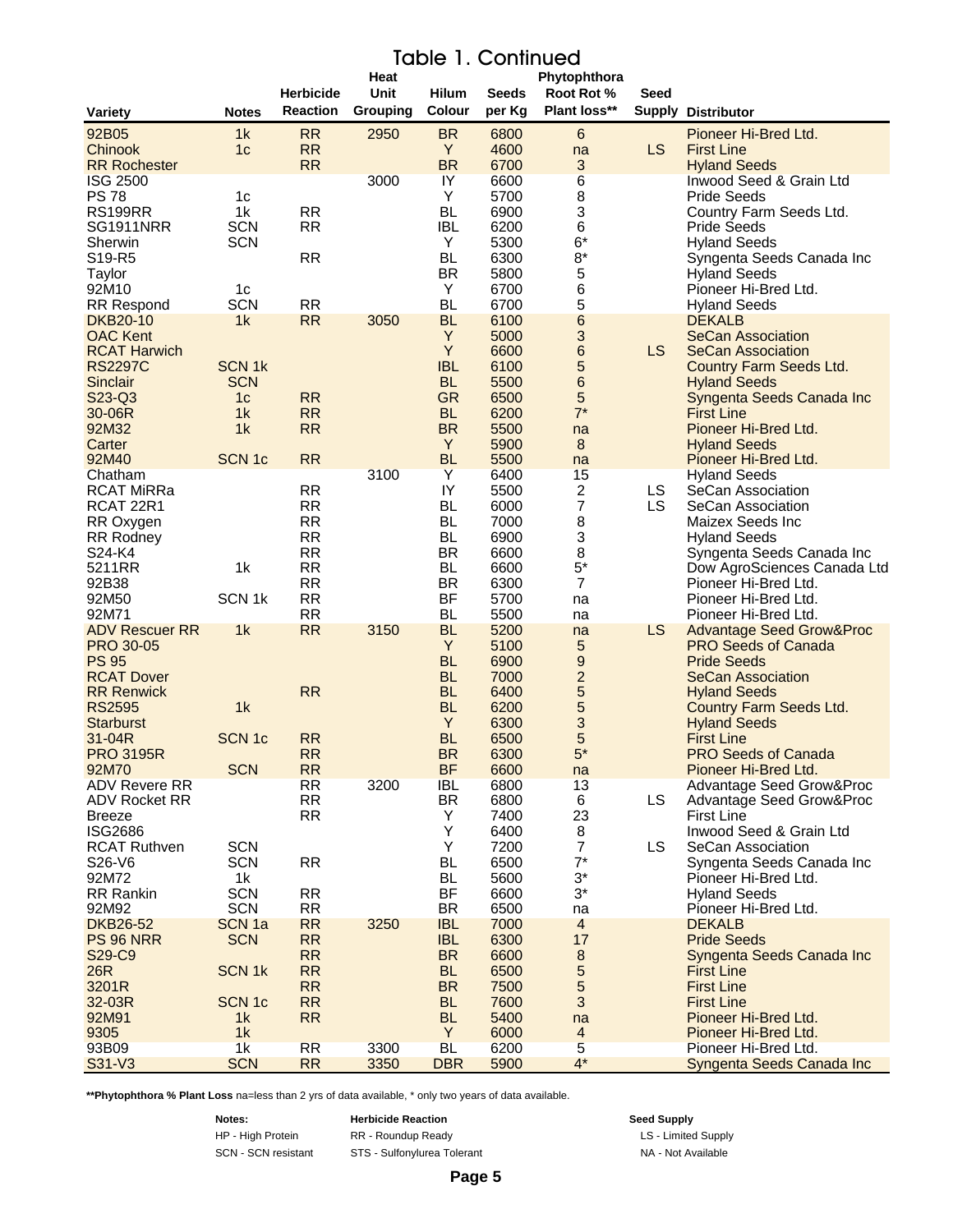# **INTERPRETATION OF RESULTS - TABLES 2 TO 6**

#### **Days from Planting to Maturity**

Maturity is affected by planting date and the area where a variety is being grown. Varieties are rated as being mature when 95% of the pods on the plants are ripe. Normally, 3-10 additional drying days are needed before the crop is dry enough for combining.

#### **Yield Index**

Varieties can only be compared within each test area. Yield index of a variety indicates its performance as a percentage of the average yield of all varieties grown in a test area. Small index differences may not be meaningful. The yield index for each location and for the average of all locations is based on 2-3 years of testing. Yield index averaged over locations and years will be a more reliable indicator of yield potential than performance from one single location.

#### **Plant Height**

An indicator of the amount of plant growth, it is measured at maturity as the length of the stem from the base of the plant to its tip.

#### **Lodging**

A visual estimate at maturity of the standability of the crop. A value of 1 is equivalent to a crop standing completely upright, while a 5 represents a crop entirely flat. Within a test area, varieties with lower values are less prone to lodging.

#### **Testing Methods**

In each trial, varieties were replicated in a suitable experimental design and received equal fertility, weed control and management. All trials were planted and harvested by machine. Tests were separated into conventional herbicide and glyphosate herbicide treated plots in 2003. Prior to harvest, plant height and lodging scores were obtained. The grain harvested from each plot was weighed and the yield of soybeans was calculated in tonnes/hectare at 13% moisture.

Agronomic data in Tables 2 to 4 represent 1-3 year averages of individual locations as well as a 2-year and a 3-year average of all locations. Agronomic data in Tables 5 & 6 represent performance from different soil types; data from 2-3 years of testing are provided for each location.

\*\*New\*\* Roundup Ready (glyphosate) herbicide management system was applied to a separate test of glyphosate tolerant varieties for the first time in 2003 at label recommended timing and rates. New tables of RR Variety Tests are listed below the conventional herbicide treated varieties. The 2 year averages for 2003 and 2004 tests were treated with glyphosate. The conversion to 3 year table summaries based entirely on glyphosate treated plots will require 1 more year. Three year averages in **the RR Variety Test tables is combined with 2002 tests treated with conventional herbicides.**

# **TABLE 2.1 AGRONOMIC DATA AT 2300-2500 HEAT UNIT AREAS (RR VARIETY TEST)**

|                           | Days          |                |      |              | Yield index (%)     |                |         |        | <b>Plant</b>  | Lodging    |
|---------------------------|---------------|----------------|------|--------------|---------------------|----------------|---------|--------|---------------|------------|
|                           | to            | <b>Dundalk</b> |      | <b>Elora</b> | <b>New Liskeard</b> | <b>Renfrew</b> | Average |        | <b>Height</b> | 1=Standing |
| Variety                   | <b>Mature</b> | 2yr            | 3yr  | $1yr*$       | $1vr**$             | $2yr***$       | 2yr     | 3yr    | (cm)          | 5=flat     |
| 230RR                     | 113           | 84             | --   | 84           | --                  | --             | 82      | $\sim$ | 76            | 2.5        |
| S00-J4                    | 120           | 91             | 93   | 90           | 97                  | 94             | 94      | 93     | 76            | 1.7        |
| Primo RR                  | 122           | 102            | 99   | 92           | 100                 | 98             | 100     | 97     | 85            | 2.0        |
| 25-02R                    | 123           | 104            | 100  | 99           | 104                 | 102            | 101     | 101    | 94            | 2.4        |
| S00-F8                    | 124           | 98             | --   | 106          | $- -$               | --             | 104     | $\sim$ | 82            | 1.8        |
| 90B11                     | 124           | 106            | 100  | 111          | 105                 | 100            | 107     | 102    | 93            | 2.7        |
| OlexRR                    | 125           | 102            | 99   | 105          | 88                  | 101            | 102     | 99     | 88            | 2.3        |
| <b>RR Regency</b>         | 126           | 113            | 109  | 113          | 105                 | 105            | 111     | 108    | 89            | 2.1        |
| Average yield (<br>(T/ha) |               | 3.62           | 3.76 | 3.23         | 2.69                | 2.51           | 3.45    | 3.18   |               |            |
| (bu/ac)                   |               | 53.8           | 55.9 | 48.0         | 40.0                | 37.3           | 51.3    | 47.3   |               |            |

# **TABLE 2.2 AGRONOMIC DATA AT 2300-2500 HEAT UNIT AREAS (CONVENTIONAL VARIETY TEST)**

| Emerson                 | 120 | 94   | 91   | 97   | 93   | 99   | 96   | 94   | 80 | 1.8 |
|-------------------------|-----|------|------|------|------|------|------|------|----|-----|
| Lotus                   | 120 | 105  | 103  | 96   | 93   | 93   | 100  | 98   | 76 | 1.6 |
| <b>PRO 25-53</b>        | 120 | 92   | 96   | 99   | 98   | 100  | 95   | 98   | 86 | 2.5 |
| Carina                  | 121 | 94   | 94   | 99   | 95   | 98   | 96   | 96   | 86 | 1.4 |
| Gentry                  | 122 | 109  | 112  | 109  | 105  | 99   | 104  | 107  | 72 | 2.4 |
| 90A07                   | 122 | 99   | 98   | 100  | 101  | 96   | 98   | 99   | 83 | 2.2 |
| <b>AC Glengarry</b>     | 123 | 108  | 102  | 99   | 105  | 100  | 105  | 102  | 83 | 2.4 |
| Supra                   | 123 | 97   | 96   | 94   | 92   | 101  | 98   | 96   | 78 | 1.7 |
| Darcy                   | 125 | 104  | 106  | 106  | 117  | 115  | 107  | 110  | 82 | 1.9 |
| 'T/ha)<br>Average yield |     | 3.60 | 3.74 | 3.40 | 2.92 | 2.70 | 3.57 | 3.28 |    |     |
| (bu/ac)                 |     | 53.5 | 55.6 | 50.6 | 43.4 | 40.1 | 53.1 | 48.8 |    |     |

\*Elora 1yr includes data from 2004.

\*\*New Liskeard 1yr includes data from 2002.

\*\*\*Renfrew 2yr includes data from 2002-2003.

| <b>Testing areas: Table 2</b> |      |       |      |  |  |  |  |  |  |  |
|-------------------------------|------|-------|------|--|--|--|--|--|--|--|
| <b>Dundalk</b>                | 2002 | 2003  | 2004 |  |  |  |  |  |  |  |
| Elora                         | --   | $- -$ | 2004 |  |  |  |  |  |  |  |
| New Liskeard                  | 2002 | --    | --   |  |  |  |  |  |  |  |
| Renfrew                       | 2002 | 2003  | --   |  |  |  |  |  |  |  |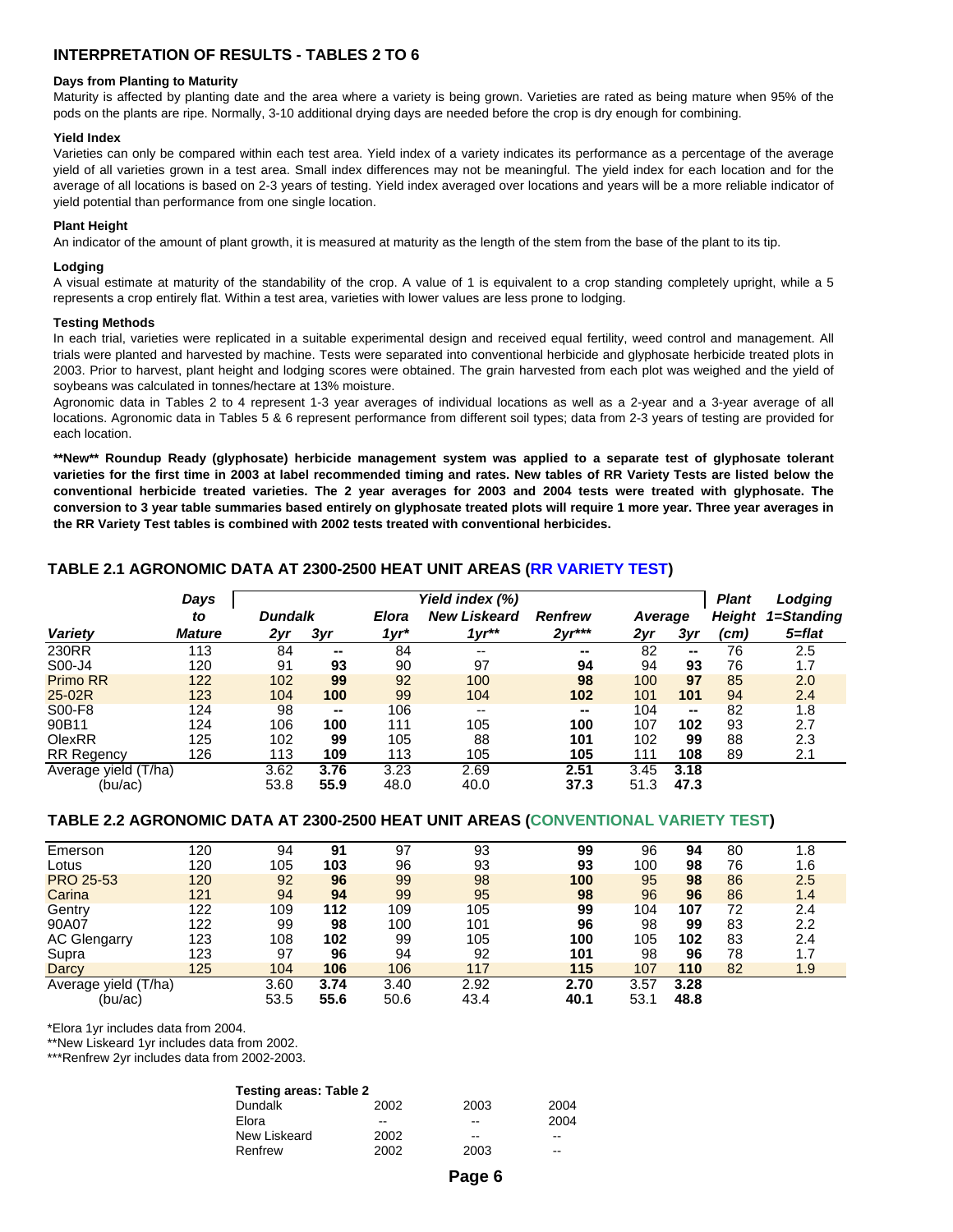# **TABLE 3.1 AGRONOMIC DATA AT 2500-2800 HEAT UNIT AREAS (RR VARIETY TEST)**

|                        | Days          |                 |      |              |               | Yield index (%) |            |                          |         |      | <b>Plant</b>  | Lodging    |
|------------------------|---------------|-----------------|------|--------------|---------------|-----------------|------------|--------------------------|---------|------|---------------|------------|
|                        | to            | <b>Brussels</b> |      | <b>Elora</b> | <b>Ottawa</b> |                 | Winchester |                          | Average |      | <b>Height</b> | 1=Standing |
| <b>Varietv</b>         | <b>Mature</b> | 2yr             | 2yr  | 3yr          | 2yr           | 3yr             | 2yr        | 3yr                      | 2yr     | 3yr  | (cm)          | 5=flat     |
| <b>PS 35 RR</b>        | 113           | 97              | 100  | --           | 97            | --              | 100        | ⊷                        | 99      | --   | 76            | 1.4        |
| S02-M9                 | 113           | 96              | 104  | --           | 108           | $\sim$          | 98         | --                       | 101     | --   | 75            | 1.2        |
| <b>RR Regency</b>      | 114           | 97              | 102  | 102          | 99            | 98              | 98         | 95                       | 99      | 98   | 77            | 1.3        |
| 90B11                  | 114           | 99              | 88   | 90           | 81            | 80              | 86         | 89                       | 89      | 89   | 77            | 1.7        |
| <b>DKB00-99</b>        | 115           | 98              | 89   | 90           | 78            | 84              | 105        | 104                      | 93      | 94   | 79            | 1.4        |
| <b>PRO 2690R</b>       | 115           | 98              | 105  | --           | 102           | $\sim$          | 100        | --                       | 101     | --   | 77            | 1.4        |
| <b>PS 46 RR</b>        | 115           | 103             | 103  | 103          | 101           | 100             | 109        | 110                      | 104     | 104  | 71            | 1.2        |
| 25-03R                 | 115           | 98              | 105  | 104          | 97            | 95              | 99         | 101                      | 100     | 100  | 79            | 1.5        |
| Arctic                 | 116           | 91              | 91   | 94           | 99            | 101             | 90         | 96                       | 93      | 96   | 82            | 1.7        |
| <b>Banco RR</b>        | 116           | 101             | 102  | 103          | 100           | 100             | 97         | 97                       | 100     | 101  | 81            | 2.4        |
| <b>Merlo RR</b>        | 116           | 97              | 102  | 101          | 105           | 103             | 90         | 89                       | 98      | 97   | 86            | 1.3        |
| <b>OAC Rockwood</b>    | 116           | 98              | 101  | 101          | 97            | 100             | 108        | 103                      | 101     | 101  | 75            | 1.5        |
| 26-02R                 | 116           | 101             | 107  | 104          | 94            | 93              | 99         | 99                       | 101     | 100  | 80            | 1.6        |
| RR Rodger              | 117           | 102             | 99   | --           | 100           | --              | 95         | --                       | 99      | --   | 81            | 1.6        |
| S04-Z9                 | 117           | 109             | 106  | --           | 103           | $\sim$          | 114        | $\overline{\phantom{a}}$ | 108     | --   | 81            | 1.2        |
| <b>ADV Renegade RR</b> | 118           | 99              | 104  | 100          | 97            | 95              | 104        | 104                      | 101     | 100  | 79            | 1.6        |
| <b>OAC Raptor</b>      | 118           | 100             | 103  | 105          | 93            | 97              | 108        | 105                      | 101     | 102  | 78            | 1.7        |
| LynxRR                 | 119           | 104             | 94   | 98           | 102           | 106             | 102        | 104                      | 101     | 103  | 70            | 1.4        |
| <b>PRO 2790R</b>       | 119           | 95              | 102  | 104          | 104           | 103             | 98         | 102                      | 100     | 102  | 79            | 1.4        |
| 5B060RR                | 119           | 102             | 100  | 100          | 113           | 112             | 90         | 92                       | 101     | 101  | 91            | 2.0        |
| <b>DKB06-52</b>        | 120           | 100             | 99   | 99           | 102           | 99              | 109        | 103                      | 102     | 100  | 75            | 1.4        |
| <b>PS 56 RR</b>        | 120           | 107             | 105  | 108          | 102           | 100             | 107        | 106                      | 105     | 105  | 84            | 1.5        |
| 2702R                  | 120           | 101             | 99   | 98           | 99            | 98              | 105        | 102                      | 101     | 100  | 82            | 1.7        |
| <b>ADV Rascal RR</b>   | 121           | 102             | 100  | --           | 98            | --              | 103        | --                       | 101     | --   | 75            | 1.8        |
| OctaneRR               | 121           | 102             | 101  | 104          | 114           | 116             | 97         | 102                      | 103     | 106  | 83            | 1.6        |
| 90B73                  | 121           | 97              | 101  | 101          | 98            | 101             | 102        | 101                      | 100     | 100  | 81            | 2.0        |
| <b>RiotRR</b>          | 128           | 105             | 83   | 91           | 120           | 119             | 90         | 95                       | 99      | 101  | 90            | 1.8        |
| Average yield (T/ha)   |               | 3.23            | 3.48 | 3.29         | 2.96          | 2.64            | 3.57       | 3.44                     | 3.31    | 3.14 |               |            |
| (bu/ac)                |               | 48.0            | 51.7 | 48.9         | 44.0          | 39.3            | 53.1       | 51.2                     | 49.2    | 46.7 |               |            |

# **TABLE 3.2 AGRONOMIC DATA AT 2500-2800 HEAT UNIT AREAS (CONVENTIONAL VARIETY TEST)**

|                      | Days          |                 |      |       |               | Yield index (%) |            |      |         |        | <b>Plant</b>  | Lodging    |
|----------------------|---------------|-----------------|------|-------|---------------|-----------------|------------|------|---------|--------|---------------|------------|
|                      | to            | <b>Brussels</b> |      | Elora | <b>Ottawa</b> |                 | Winchester |      | Average |        | <b>Height</b> | 1=Standing |
| <b>Variety</b>       | <b>Mature</b> | 2yr             | 2yr  | 3yr   | 2yr           | 3yr             | 2yr        | 3yr  | 2yr     | 3yr    | (cm)          | 5=flat     |
| 90A07                | 111           | 89              | 95   | 94    | 90            | 88              | 88         | 88   | 90      | 90     | 72            | 1.4        |
| Supra                | 112           | 100             | 96   | 95    | 90            | 88              | 94         | 91   | 95      | 93     | 77            | 1.6        |
| <b>PS 36</b>         | 114           | 94              | 93   | 94    | 100           | 100             | 96         | 92   | 96      | 95     | 85            | 1.7        |
| <b>ADV Accrue</b>    | 115           | 97              | 98   | 96    | 95            | 95              | 103        | 98   | 98      | 96     | 87            | 1.8        |
| Auriga               | 115           | 101             | 102  | 102   | 109           | 108             | 105        | 105  | 104     | 104    | 76            | 1.4        |
| <b>OAC Atwood</b>    | 115           | 92              | 95   | 97    | 84            | 85              | 90         | 90   | 90      | 91     | 75            | 1.7        |
| <b>OAC Clinton</b>   | 115           | 94              | 98   | 97    | 95            | 98              | 97         | 101  | 96      | 98     | 84            | 1.6        |
| Venus                | 115           | 95              | 98   | 100   | 96            | 97              | 101        | 102  | 98      | 99     | 84            | 1.6        |
| <b>ADV Windfall</b>  | 116           | 103             | 107  | 102   | 99            | 95              | 106        | 99   | 104     | 100    | 77            | 1.3        |
| <b>Delta</b>         | 118           | 103             | 98   | 100   | 103           | 103             | 101        | 102  | 101     | 102    | 77            | 1.3        |
| S03-W4               | 118           | 102             | 102  | 100   | 109           | 108             | 108        | 107  | 105     | 104    | 84            | 1.3        |
| <b>ADV Heartbeat</b> | 119           | 110             | 107  | 104   | 104           | 104             | 95         | 97   | 104     | 103    | 84            | 1.5        |
| Dundas               | 119           | 103             | 114  | 112   | 101           | 100             | 106        | 106  | 106     | 106    | 84            | 1.8        |
| Enterprise           | 119           | 101             | 103  | 103   | 101           | 101             | 100        | 100  | 101     | 101    | 77            | 1.6        |
| <b>OAC Bayfield</b>  | 119           | 103             | 98   | 99    | 101           | 102             | 108        | 104  | 102     | 102    | 81            | 2.0        |
| <b>OAC Champion</b>  | 119           | 108             | 102  | 101   | 100           | 102             | 109        | 109  | 105     | 105    | 86            | 1.9        |
| <b>PRO 275</b>       | 119           | 102             | 89   | 93    | 93            | 93              | 106        | 101  | 98      | 97     | 76            | 1.7        |
| Turbo                | 119           | 108             | 105  | 104   | 99            | 99              | 104        | 104  | 104     | 103    | 80            | 1.9        |
| Casino               | 120           | 96              | 95   | 95    | 103           | 103             | 93         | 94   | 96      | 97     | 81            | 1.8        |
| CF0703               | 120           | 106             | 106  | 105   | 108           | 107             | 104        | 104  | 106     | 105    | 90            | 1.8        |
| <b>OAC Wallace</b>   | 120           | 105             | 108  | 107   | 117           | 116             | 118        | 114  | 112     | 111    | 82            | 1.5        |
| 9071                 | 120           | 93              | 100  | 100   | 104           | 105             | 86         | 94   | 96      | 98     | 79            | 1.8        |
| Monarch              | 121           | 102             | 98   | 99    | 105           | 103             | 102        | 98   | 102     | 101    | 87            | 1.4        |
| ADV Gem              | 122           | 94              | 93   | --    | 95            | --              | 80         | --   | 91      | $\sim$ | 88            | 2.4        |
| Average yield (T/ha) |               | 3.27            | 3.55 | 3.46  | 3.27          | 2.93            | 3.45       | 3.46 | 3.38    | 3.28   |               |            |
| (bu/ac)              |               | 48.6            | 52.8 | 51.4  | 48.6          | 43.6            | 51.3       | 51.4 | 50.3    | 48.8   |               |            |

| <b>Testing areas: Table 3</b><br><b>Brussels</b> |      |      |  |  |  |  |  |  |  |  |  |
|--------------------------------------------------|------|------|--|--|--|--|--|--|--|--|--|
|                                                  | 2003 | 2004 |  |  |  |  |  |  |  |  |  |
| 2002                                             | 2003 | 2004 |  |  |  |  |  |  |  |  |  |
| 2002                                             | 2003 | 2004 |  |  |  |  |  |  |  |  |  |
| 2002                                             | 2003 | 2004 |  |  |  |  |  |  |  |  |  |
|                                                  |      |      |  |  |  |  |  |  |  |  |  |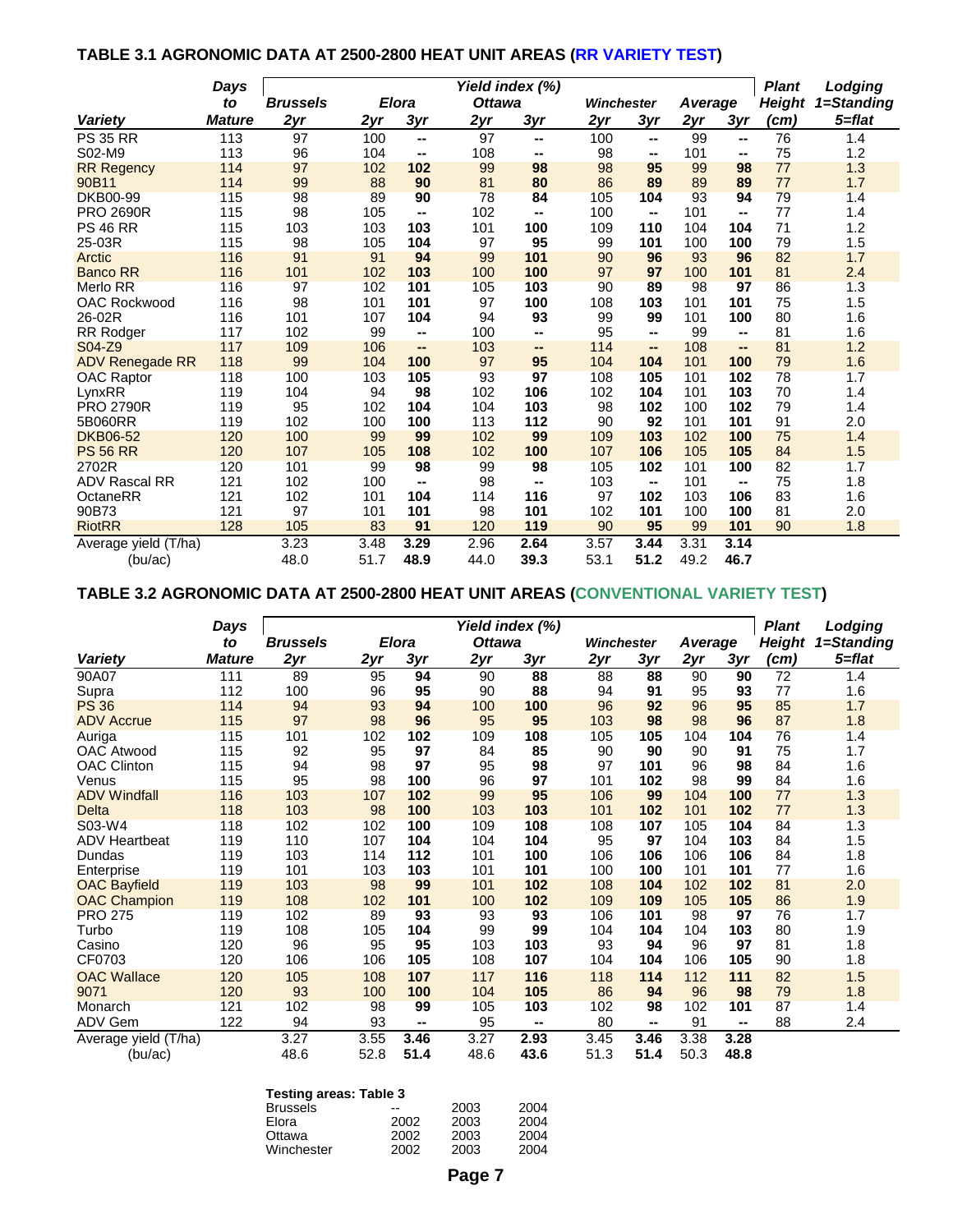# **TABLE 4.1 AGRONOMIC DATA AT 2700-2900 HEAT UNIT AREAS (RR VARIETY TEST)**

|                       | Days          |      |               |                  |            | Yield index (%) |                  |        |         |               | <b>Plant</b>  | Lodging    |
|-----------------------|---------------|------|---------------|------------------|------------|-----------------|------------------|--------|---------|---------------|---------------|------------|
|                       | to            |      | <b>Exeter</b> | <b>St. Pauls</b> | Winchester |                 | <b>Woodstock</b> |        | Average |               | <b>Height</b> | 1=Standing |
| Variety               | <b>Mature</b> | 2yr  | $3y$ r        | 2yr              | 2yr        | 3yr             | 2yr              | 3yr    | 2yr     | 3yr           | (cm)          | 5=flat     |
| ADV Runaway RR        | 114           | 102  | $\sim$        | 96               | 89         | $\sim$          | 99               | --     | 96      | $\sim$        | 81            | 1.9        |
| 90B73                 | 117           | 93   | 95            | 93               | 104        | 98              | 90               | 92     | 95      | 94            | 82            | 1.9        |
| <b>RR Razor</b>       | 118           | 100  | 100           | 102              | 107        | 112             | 103              | 102    | 103     | 104           | 79            | 1.7        |
| S10-T1                | 118           | 99   | 99            | 89               | 88         | 89              | 92               | 94     | 92      | 93            | 76            | 1.5        |
| 2802R                 | 118           | 98   | 101           | 105              | 90         | 96              | 102              | 101    | 99      | 100           | 86            | 1.6        |
| 91B12                 | 119           | 90   | 88            | 94               | 101        | 99              | 97               | 95     | 95      | 94            | 74            | 1.5        |
| 91B33                 | 119           | 98   | 100           | 99               | 94         | 100             | 99               | 102    | 98      | 100           | 71            | 1.4        |
| S14-A7                | 120           | 105  | 106           | 106              | 100        | 95              | 100              | 100    | 103     | 101           | 75            | 1.5        |
| <b>RR Ricochet</b>    | 121           | 104  | $\sim$        | 102              | 103        | $\sim$          | 103              | $\sim$ | 103     | $\sim$        | 76            | 1.4        |
| S13-J9                | 121           | 104  | 107           | 100              | 104        | 103             | 101              | 103    | 102     | 103           | 69            | 1.6        |
| 29-02R                | 121           | 99   | 99            | 109              | 106        | 110             | 101              | 104    | 104     | 105           | 81            | 1.6        |
| <b>PS 76 RR</b>       | 122           | 99   | 97            | 103              | 99         | 96              | 102              | 101    | 101     | 99            | 84            | 1.8        |
| S16-E8                | 122           | 105  | 104           | 96               | 99         | 96              | 99               | 100    | 99      | 99            | 75            | 1.8        |
| 5140RR                | 122           | 104  | 103           | 102              | 104        | 106             | 102              | 103    | 103     | 104           | 75            | 1.5        |
| <b>ADV Resolve RR</b> | 123           | 94   | $\sim$        | 92               | 86         | $\sim$          | 93               | $\sim$ | 91      | $\sim$        | 91            | 2.3        |
| 91B64                 | 123           | 99   | 99            | 102              | 96         | 97              | 98               | 99     | 99      | 99            | 84            | 1.6        |
| <b>ADV Rave RR</b>    | 124           | 101  | $\sim$        | 99               | 108        | $\sim$          | 105              | --     | 103     | $\sim$        | 81            | 1.8        |
| S <sub>17-P9</sub>    | 124           | 106  | $\sim$        | 101              | 110        | $\sim$          | 105              | $\sim$ | 105     | $\sim$ $\sim$ | 79            | 1.9        |
| <b>RR Rochester</b>   | 125           | 101  | $- -$         | 102              | 106        | $\sim$          | 105              | --     | 103     | --            | 87            | 2.1        |
| S15-B1                | 125           | 102  | 100           | 104              | 110        | 103             | 103              | 105    | 105     | 103           | 84            | 1.7        |
| <b>PRO 3090R</b>      | 127           | 97   | $\sim$        | 102              | 99         | $\sim$          | 102              | $\sim$ | 100     | $\sim$        | 88            | 2.0        |
| Average yield (T/ha)  |               | 3.25 | 3.26          | 4.13             | 3.38       | 3.37            | 3.67             | 3.83   | 3.61    | 3.60          |               |            |
| (bu/ac)               |               | 48.3 | 48.5          | 61.4             | 50.3       | 50.1            | 54.6             | 57.0   | 53.7    | 53.5          |               |            |

# **TABLE 4.2 AGRONOMIC DATA AT 2700-2900 HEAT UNIT AREAS (CONVENTIONAL VARIETY TEST)**

|                      | Days          |               |      |           |            | Yield index (%) |                  |      |         |        | <b>Plant</b>  | Lodging    |
|----------------------|---------------|---------------|------|-----------|------------|-----------------|------------------|------|---------|--------|---------------|------------|
|                      | to            | <b>Exeter</b> |      | St. Pauls | Winchester |                 | <b>Woodstock</b> |      | Average |        | <b>Height</b> | 1=Standing |
| Variety              | <b>Mature</b> | 2yr           | 3yr  | 2yr       | 2yr        | 3yr             | 2yr              | 3yr  | 2yr     | 3yr    | (cm)          | $5 = flat$ |
| Dundas               | 115           | 104           | 103  | 102       | 100        | 101             | 103              | 101  | 102     | 101    | 75            | 1.6        |
| OAC Bayfield         | 115           | 101           | 100  | 97        | 105        | 100             | 92               | 91   | 99      | 97     | 76            | 1.8        |
| <b>ADV Heartbeat</b> | 116           | 99            | 99   | 98        | 94         | 93              | 100              | 97   | 98      | 97     | 78            | 1.5        |
| <b>OAC Wallace</b>   | 116           | 103           | 103  | 98        | 111        | 106             | 97               | 98   | 102     | 101    | 75            | 1.5        |
| Jutra                | 117           | 99            | 99   | 98        | 104        | 100             | 96               | 98   | 99      | 99     | 74            | 1.3        |
| <b>HL35</b>          | 118           | 100           | 102  | 92        | 93         | 97              | 93               | 96   | 95      | 97     | 69            | 1.3        |
| Hudson               | 118           | 111           | 110  | 106       | 96         | 101             | 105              | 106  | 104     | 106    | 69            | 1.6        |
| <b>PS 59</b>         | 118           | 103           | 104  | 102       | 105        | 103             | 101              | 103  | 103     | 103    | 80            | 1.4        |
| <b>RCAT Bobcat</b>   | 118           | 99            | 100  | 100       | 105        | 102             | 97               | 99   | 100     | 100    | 82            | 1.4        |
| <b>Athens</b>        | 119           | 97            | --   | 98        | 87         | Щ,              | 99               | --   | 95      | $\sim$ | 85            | 1.7        |
| <b>OAC Oxford</b>    | 119           | 93            | 94   | 101       | 108        | 104             | 100              | 98   | 100     | 99     | 85            | 1.4        |
| S 08-80              | 119           | 97            | 97   | 101       | 101        | 99              | 101              | 99   | 100     | 99     | 79            | 1.4        |
| Majesta              | 120           | 98            | 97   | 100       | 105        | 108             | 103              | 103  | 102     | 102    | 88            | 1.7        |
| <b>OAC Quinte</b>    | 120           | 95            | 96   | 98        | 88         | 94              | 105              | 101  | 97      | 97     | 95            | 2.2        |
| <b>PRO 28-53</b>     | 120           | 96            | 97   | 97        | 92         | 96              | 97               | 100  | 96      | 98     | 90            | 1.7        |
| Cadence              | 121           | 95            | 97   | 102       | 101        | 102             | 103              | 107  | 100     | 102    | 78            | 1.9        |
| <b>PS73</b>          | 121           | 101           | 102  | 100       | 102        | 106             | 102              | 103  | 101     | 103    | 80            | 1.6        |
| <b>RCAT Corbett</b>  | 121           | 103           | 102  | 103       | 107        | 110             | 105              | 105  | 104     | 105    | 79            | 1.5        |
| S12-C2               | 121           | 111           | 108  | 98        | 112        | 106             | 99               | 98   | 105     | 103    | 71            | 1.4        |
| Arva                 | 122           | 101           | 97   | 97        | 86         | 76              | 90               | 85   | 93      | 88     | 80            | 1.7        |
| <b>National</b>      | 123           | 101           | 100  | 102       | 100        | 104             | 97               | 101  | 100     | 102    | 81            | 1.7        |
| Crystal              | 124           | 95            | 96   | 90        | 102        | 95              | 96               | 97   | 95      | 95     | 78            | 1.5        |
| <b>RS1498</b>        | 124           | 105           | 104  | 105       | 111        | 105             | 108              | 108  | 107     | 105    | 80            | 1.6        |
| S12-A5               | 124           | 105           | 106  | 108       | 108        | 107             | 102              | 101  | 106     | 105    | 75            | 1.6        |
| PRO 29-65            | 126           | 105           | --   | 104       | 87         | --              | 106              | --   | 101     | --     | 84            | 2.5        |
| PRO 30-02            | 126           | 96            | --   | 104       | 100        | --              | 102              | --   | 101     | --     | 78            | 1.6        |
| <b>PS 78</b>         | 126           | 90            | 92   | 91        | 96         | 95              | 91               | 94   | 92      | 93     | 98            | 1.8        |
| <b>Belmont</b>       | 127           | 98            | 97   | 104       | 105        | 102             | 103              | 102  | 103     | 101    | 87            | 1.5        |
| Crown                | 127           | 99            | 99   | 98        | 91         | 92              | 101              | 103  | 98      | 98     | 87            | 1.9        |
| <b>RCAT Wildcat</b>  | 127           | 97            | 100  | 107       | 99         | 99              | 107              | 107  | 103     | 103    | 79            | 1.7        |
| Average yield (T/ha) |               | 3.46          | 3.47 | 4.25      | 3.55       | 3.61            | 3.67             | 3.90 | 3.73    | 3.77   |               |            |
| (bu/ac)              |               | 51.4          | 51.6 | 63.2      | 52.8       | 53.7            | 54.6             | 58.0 | 55.5    | 56.1   |               |            |

| <b>Testing areas: Table 4</b> |      |      |      |  |  |  |  |  |  |  |  |
|-------------------------------|------|------|------|--|--|--|--|--|--|--|--|
| Exeter                        | 2002 | 2003 | 2004 |  |  |  |  |  |  |  |  |
| St. Pauls                     |      | 2003 | 2004 |  |  |  |  |  |  |  |  |
| Winchester                    | 2002 | 2003 | 2004 |  |  |  |  |  |  |  |  |
| Woodstock                     | 2002 | 2003 | 2004 |  |  |  |  |  |  |  |  |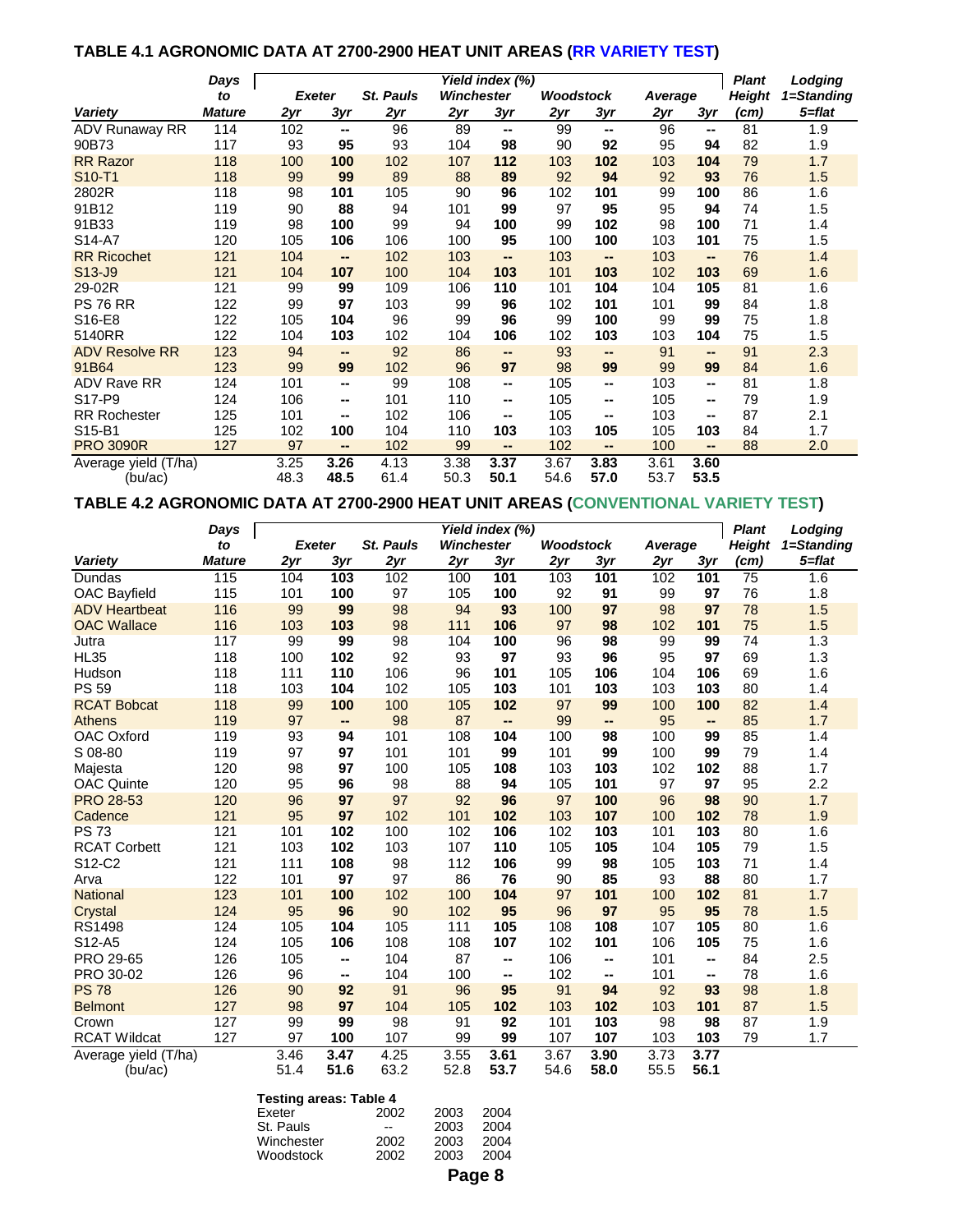# **TABLE 5.1 AGRONOMIC DATA AT 2900-3300 HEAT UNIT AREAS (RR VARIETY TEST)**

|                      |               | Yield index (%) |        |      |                          |                |                  |                          |                    |                          |         |                   |            |
|----------------------|---------------|-----------------|--------|------|--------------------------|----------------|------------------|--------------------------|--------------------|--------------------------|---------|-------------------|------------|
|                      | Days          |                 |        | Clay |                          |                |                  |                          | Loam               |                          |         | <b>Plant</b>      | Lodging    |
|                      | to            | <b>Dutton</b>   |        |      | Inwood                   | Clay           | <b>Ridgetown</b> |                          | <b>Talbotville</b> |                          | Loam    | <b>Height</b>     | 1=Standing |
| <b>Variety</b>       | <b>Mature</b> | 2yr             | 3yr    | 2yr  | 3yr                      | <b>Average</b> | 2yr              | 3yr                      | 2yr                | 3yr                      | Average | (c <sub>m</sub> ) | 5=flat     |
| S17-P9               | 111           | 101             | $-$    | 93   | $\overline{\phantom{a}}$ | --             | 96               | $-$                      | 100                | $- -$                    | -−      | 67                | 1.0        |
| 92B05                | 111           | 95              | 97     | 103  | 103                      | 100            | 101              | 99                       | 88                 | 92                       | 96      | 69                | 1.0        |
| <b>PRO 3090R</b>     | 112           | 96              | 95     | 102  | 101                      | 98             | 96               | 96                       | 98                 | 99                       | 97      | 77                | 1.4        |
| S19-R5               | 112           | 103             | --     | 105  | --                       | --             | 106              | $\overline{\phantom{a}}$ | 101                | --                       | --      | 70                | 1.0        |
| <b>RCAT MiRRa</b>    | 113           | 99              | 101    | 105  | 104                      | 102            | 103              | 102                      | 101                | 102                      | 102     | 85                | 1.3        |
| <b>RR Rochester</b>  | 113           | 99              | 99     | 95   | 95                       | 97             | 92               | 93                       | 96                 | 98                       | 95      | 76                | 1.7        |
| <b>SG1911NRR</b>     | 113           | 92              | 96     | 99   | 98                       | 97             | 98               | 98                       | 89                 | 85                       | 93      | 80                | 1.6        |
| AG1901               | 114           | 101             | 98     | 106  | 105                      | 102            | 95               | 95                       | 97                 | 100                      | 97      | 86                | 1.5        |
| <b>RR Respond</b>    | 114           | 102             | 101    | 100  | 100                      | 101            | 99               | 98                       | 95                 | 99                       | 99      | 74                | 1.1        |
| <b>RS199RR</b>       | 114           | 104             | 105    | 98   | 98                       | 102            | 100              | 103                      | 99                 | 100                      | 102     | 72                | 1.2        |
| DKB20-10             | 115           | 100             | 102    | 104  | 101                      | 102            | 102              | 102                      | 104                | 102                      | 102     | 71                | 1.3        |
| 92B38                | 115           | 106             | 105    | 104  | 102                      | 103            | 104              | 104                      | 104                | 100                      | 102     | 75                | 1.1        |
| RR Oxygen            | 116           | 102             | 101    | 103  | 100                      | 100            | 102              | 103                      | 102                | 103                      | 103     | 73                | 1.2        |
| RR Rodney            | 116           | 101             | 101    | 95   | 98                       | 100            | 99               | 102                      | 105                | 108                      | 105     | 73                | 1.0        |
| 30-06R               | 116           | 106             | $-$    | 105  | --                       | --             | 105              | $\overline{\phantom{a}}$ | 101                | --                       | --      | 77                | 1.5        |
| 5211RR               | 116           | 102             | --     | 103  | --                       | --             | 103              | $\overline{\phantom{a}}$ | 103                | $\qquad \qquad -$        | --      | 75                | 1.2        |
| S23-Q3               | 117           | 100             | 99     | 98   | 96                       | 98             | 101              | 100                      | 101                | 100                      | 100     | 78                | 1.5        |
| S24-K4               | 117           | 98              | 100    | 101  | 98                       | 99             | 103              | 105                      | 112                | 110                      | 107     | 78                | 1.5        |
| RCAT 22R1            | 118           | 99              | $-$    | 99   | $-$                      | --             | 99               | $\overline{\phantom{m}}$ | 95                 | $\overline{\phantom{m}}$ | --      | 72                | 1.0        |
| 31-04R               | 118           | 99              | $-\,-$ | 97   | $\overline{\phantom{a}}$ | --             | 96               | --                       | 98                 | --                       | --      | 76                | 1.2        |
| <b>PRO 3195R</b>     | 120           | 97              | --     | 82   | $\qquad \qquad -$        | --             | 99               | --                       | 110                | --                       | --      | 80                | 1.6        |
| Average yield (T/ha) |               | 3.30            | 2.82   | 2.59 | 2.43                     | 2.63           | 3.93             | 4.12                     | 3.39               | 3.15                     | 3.63    |                   |            |
| (bu/ac)              |               | 49.1            | 41.9   | 38.5 | 36.1                     | 39.1           | 58.4             | 61.3                     | 50.4               | 46.8                     | 54.0    |                   |            |

# **TABLE 5.2 AGRONOMIC DATA AT 2900-3300 HEAT UNIT AREAS (CONVENTIONAL VARIETY TEST)**

|                      |               | Yield index (%) |                          |      |                          |         |           |                          |                    |                              |                          |               |            |
|----------------------|---------------|-----------------|--------------------------|------|--------------------------|---------|-----------|--------------------------|--------------------|------------------------------|--------------------------|---------------|------------|
|                      | Days          |                 |                          | Clav |                          |         |           |                          | Loam               |                              |                          | Plant         | Lodging    |
|                      | to            | <b>Dutton</b>   |                          |      | Inwood                   | Clay    | Ridgetown |                          | <b>Talbotville</b> |                              | Loam                     | <b>Height</b> | 1=Standing |
| <b>Variety</b>       | <b>Mature</b> | 2yr             | 3yr                      | 2yr  | 3yr                      | Average | 2yr       | 3yr                      | 2yr                | 3yr                          | Average                  | (cm)          | 5=flat     |
| Crown                | 112           | 96              | 100                      | 92   | 95                       | 97      | 100       | 98                       | 93                 | 96                           | 97                       | 75            | 1.4        |
| <b>RCAT Harwich</b>  | 113           | 103             | $\overline{\phantom{m}}$ | 106  | $\overline{\phantom{m}}$ | --      | 97        | $\overline{\phantom{m}}$ | 106                | $\qquad \qquad -$            | --                       | 80            | 1.4        |
| Sherwin              | 113           | 105             | $\overline{\phantom{a}}$ | 106  | $\qquad \qquad \cdots$   | --      | 105       | $\qquad \qquad -$        | 98                 | $\qquad \qquad \blacksquare$ | $\overline{\phantom{a}}$ | 71            | 1.4        |
| Chatham              | 114           | 98              | 97                       | 100  | 99                       | 98      | 98        | 99                       | 98                 | 99                           | 99                       | 69            | 1.2        |
| <b>ISG 2500</b>      | 114           | 92              | 93                       | 93   | 95                       | 94      | 99        | 103                      | 104                | 105                          | 104                      | 69            | 1.1        |
| OAC Kent             | 114           | 100             | 102                      | 102  | 103                      | 103     | 102       | 101                      | 101                | 99                           | 100                      | 78            | 1.6        |
| Taylor               | 114           | 100             | 101                      | 94   | 98                       | 99      | 95        | 97                       | 92                 | 96                           | 96                       | 63            | 1.1        |
| 92M10                | 115           | 103             | 103                      | 98   | 99                       | 101     | 99        | 100                      | 97                 | 97                           | 99                       | 77            | 1.4        |
| <b>PRO 30-05</b>     | 116           | 106             | 107                      | 103  | 103                      | 105     | 106       | 103                      | 101                | 103                          | 103                      | 74            | 1.3        |
| <b>RCAT Dover</b>    | 116           | 104             | 103                      | 105  | 108                      | 105     | 104       | 104                      | 110                | 109                          | 106                      | 78            | 1.2        |
| <b>RS2297C</b>       | 116           | 99              | 101                      | 101  | 100                      | 100     | 100       | 99                       | 95                 | 96                           | 98                       | 71            | 1.5        |
| Sinclair             | 118           | 95              | 95                       | 103  | 103                      | 99      | 94        | 94                       | 105                | 100                          | 97                       | 80            | 1.6        |
| RS2595               | 119           | 99              | 99                       | 98   | 98                       | 99      | 101       | 103                      | 100                | 100                          | 101                      | 74            | 1.5        |
| Average yield (T/ha) |               | 3.42            | 2.92                     | 2.99 | 2.71                     | 2.82    | 4.08      | 4.28                     | 3.33               | 3.21                         | 3.75                     |               |            |
| (bu/ac)              |               | 50.9            | 43.4                     | 44.5 | 40.3                     | 41.9    | 60.7      | 63.6                     | 49.5               | 47.7                         | 55.8                     |               |            |

| <b>Testing areas: Table 5</b> |      |      |      |  |  |  |  |  |  |  |  |
|-------------------------------|------|------|------|--|--|--|--|--|--|--|--|
| Dutton                        | 2002 | 2003 | 2004 |  |  |  |  |  |  |  |  |
| Inwood                        | 2002 | 2003 | 2004 |  |  |  |  |  |  |  |  |
| Ridgetown                     | 2002 | 2003 | 2004 |  |  |  |  |  |  |  |  |
| Talbotville                   | 2002 | 2003 | 2004 |  |  |  |  |  |  |  |  |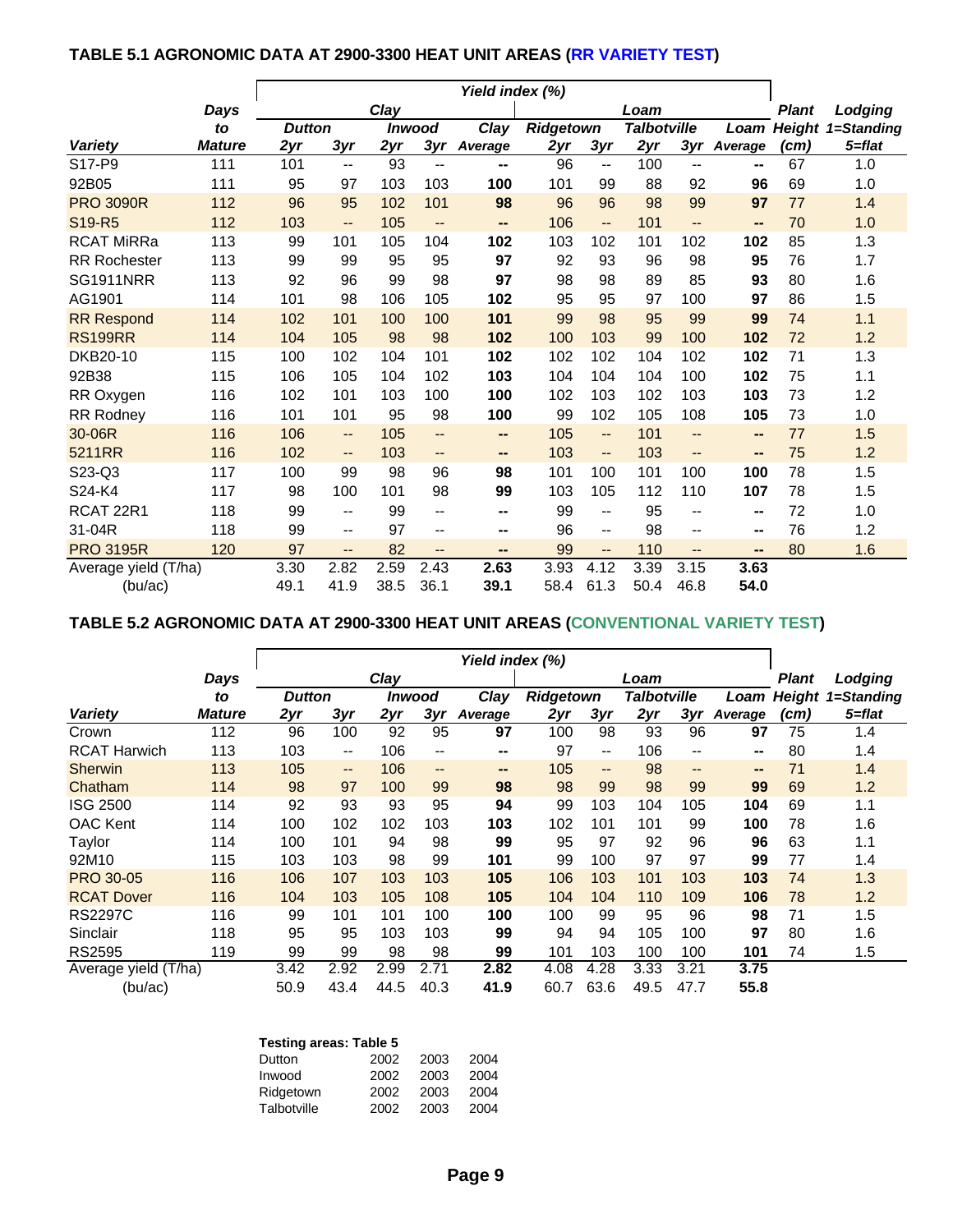# **TABLE 6.1 AGRONOMIC DATA AT 3300-3500 HEAT UNIT AREAS (RR VARIETY TEST)**

|                      |               | Yield index (%) |                          |          |      |         |                |                              |      |                   |                          |       |                          |
|----------------------|---------------|-----------------|--------------------------|----------|------|---------|----------------|------------------------------|------|-------------------|--------------------------|-------|--------------------------|
|                      | Days          |                 |                          | Clay     |      |         |                |                              | Loam |                   |                          | Plant | Lodging                  |
|                      | to            | <b>Merlin</b>   |                          | Woodslee |      | Clay    | <b>Chatham</b> |                              |      | <b>Malden</b>     | Loam                     |       | <b>Height 1=Standing</b> |
| <b>Variety</b>       | <b>Mature</b> | 2yr             | 3yr                      | 2yr      | 3yr  | Average | 2yr            | 3yr                          | 2yr  | 3yr               | Average                  | (cm)  | 5=flat                   |
| 92B38                | 113           | 97              | 100                      | 102      | 104  | 102     | 105            | 103                          | 102  | 102               | 102                      | 77    | 1.1                      |
| S24-K4               | 115           | 100             | 101                      | 108      | 108  | 105     | 107            | 106                          | 103  | 105               | 106                      | 79    | 1.6                      |
| <b>RCAT 22R1</b>     | 116           | 106             | 103                      | 101      | 102  | 102     | 103            | 102                          | 94   | 95                | 98                       | 73    | 1.0                      |
| <b>RR Rankin</b>     | 116           | 87              | $\overline{\phantom{a}}$ | 108      | --   | --      | 103            | $\qquad \qquad \blacksquare$ | 100  | $-$               | --                       | 70    | 1.0                      |
| <b>Breeze</b>        | 117           | 101             | 101                      | 106      | 105  | 104     | 98             | 101                          | 103  | 105               | 103                      | 80    | 1.0                      |
| DKB26-52             | 117           | 96              | 96                       | 95       | 99   | 98      | 99             | 99                           | 98   | 100               | 100                      | 86    | 1.5                      |
| <b>PRO 3195R</b>     | 117           | 98              | $\overline{\phantom{a}}$ | 99       | --   | --      | 98             | $\sim$                       | 104  | $\sim$ $\sim$     | $\overline{\phantom{a}}$ | 79    | 1.1                      |
| <b>RR Renwick</b>    | 117           | 117             | 113                      | 107      | 106  | 109     | 106            | 103                          | 102  | 104               | 104                      | 77    | 1.3                      |
| S26-V6               | 117           | 104             | $\overline{\phantom{a}}$ | 100      | --   | --      | 97             | $\qquad \qquad \blacksquare$ | 104  | $\qquad \qquad -$ | $\overline{\phantom{a}}$ | 79    | 1.3                      |
| 26R                  | 117           | 102             | 99                       | 95       | 94   | 96      | 88             | 94                           | 97   | 97                | 96                       | 72    | 1.0                      |
| <b>PS 96 NRR</b>     | 118           | 94              | 95                       | 98       | 101  | 99      | 90             | 95                           | 99   | 101               | 98                       | 76    | 1.0                      |
| 3201R                | 118           | 93              | 93                       | 90       | 89   | 90      | 101            | 100                          | 98   | 96                | 98                       | 85    | 1.4                      |
| <b>ADV Revere RR</b> | 119           | 97              | 98                       | 101      | 100  | 99      | 93             | 93                           | 97   | 98                | 96                       | 78    | 1.3                      |
| <b>ADV Rocket RR</b> | 119           | 100             | 101                      | 100      | 98   | 99      | 102            | 100                          | 100  | 99                | 99                       | 82    | 1.0                      |
| S29-C9               | 120           | 106             | 106                      | 103      | 103  | 105     | 101            | 103                          | 103  | 105               | 104                      | 86    | 1.5                      |
| 32-03R               | 120           | 83              | 88                       | 87       | 90   | 89      | 95             | 95                           | 93   | 93                | 94                       | 88    | 1.1                      |
| 93B09                | 120           | 109             | 106                      | 103      | 101  | 103     | 106            | 105                          | 100  | 99                | 102                      | 72    | 1.0                      |
| S31-V3               | 121           | 109             | --                       | 96       | --   | --      | 107            | $\sim$ $\sim$                | 102  | $\sim$ $\sim$     | $\sim$                   | 83    | 1.1                      |
| Average yield (T/ha) |               | 2.59            | 2.58                     | 3.63     | 3.42 | 3.00    | 3.51           | 3.59                         | 3.97 | 3.78              | 3.69                     |       |                          |
| (bu/ac)              |               | 38.5            | 38.4                     | 54.0     | 50.9 | 44.6    | 52.2           | 53.4                         | 59.0 | 56.2              | 54.9                     |       |                          |

# **TABLE 6.2 AGRONOMIC DATA AT 3300-3500 HEAT UNIT AREAS (CONVENTIONAL VARIETY TEST)**

|                      |               | Yield index (%) |                   |          |       |         |                |                              |      |               |         |              |                               |
|----------------------|---------------|-----------------|-------------------|----------|-------|---------|----------------|------------------------------|------|---------------|---------|--------------|-------------------------------|
|                      | Days          |                 |                   | Clay     |       |         |                |                              | Loam |               |         | <b>Plant</b> | Lodging                       |
|                      | to            | <b>Merlin</b>   |                   | Woodslee |       | Clay    | <b>Chatham</b> |                              |      | <b>Malden</b> |         |              | <b>Loam Height 1=Standing</b> |
| <b>Variety</b>       | <b>Mature</b> | 2yr             | 3yr               | 2yr      | 3yr   | Average | 2yr            | 3yr                          | 2yr  | 3yr           | Average | (cm)         | 5=flat                        |
| Carter               | 114           | 95              | 95                | 99       | 103   | 99      | 101            | 101                          | 103  | 102           | 102     | 66           | 1.1                           |
| <b>RCAT Harwich</b>  | 114           | 109             | 108               | 108      | 108   | 108     | 105            | 100                          | 101  | 102           | 101     | 83           | 1.2                           |
| <b>OAC Kent</b>      | 115           | 99              | 100               | 105      | 104   | 102     | 102            | 100                          | 105  | 107           | 104     | 76           | 1.4                           |
| 92M10                | 115           | 99              | 103               | 94       | 97    | 99      | 103            | 103                          | 97   | 98            | 100     | 75           | 1.0                           |
| <b>RCAT Dover</b>    | 116           | 101             | 101               | 103      | 103   | 102     | 103            | 103                          | 99   | 100           | 102     | 76           | 1.1                           |
| <b>PS 95</b>         | 117           | 112             | 108               | 106      | 102   | 104     | 100            | 103                          | 99   | 99            | 101     | 76           | 1.2                           |
| Starburst            | 117           | 97              | 99                | 97       | 99    | 99      | 98             | 98                           | 96   | 97            | 98      | 75           | 1.2                           |
| <b>ISG2686</b>       | 118           | 92              | 96                | 90       | 94    | 95      | 97             | 101                          | 97   | 97            | 99      | 65           | 1.1                           |
| 9305                 | 119           | 88              | 92                | 98       | 98    | 95      | 92             | 94                           | 89   | 93            | 93      | 77           | 1.0                           |
| 92M72                | 121           | 108             | $\qquad \qquad -$ | 107      | $- -$ | --      | 105            | $\qquad \qquad \blacksquare$ | 104  | --            | --      | 72           | 1.0                           |
| <b>RCAT Ruthven</b>  | 123           | 99              | 98                | 93       | 93    | 95      | 94             | 97                           | 110  | 106           | 102     | 78           | 1.7                           |
| Average yield (T/ha) |               | 2.70            | 2.68              | 3.63     | 3.51  | 3.09    | 3.71           | 3.78                         | 4.05 | 3.94          | 3.86    |              |                               |
| (bu/ac)              |               | 40.1            | 39.9              | 54.0     | 52.2  | 45.9    | 55.2           | 56.2                         | 60.2 | 58.6          | 57.4    |              |                               |

| <b>Testing areas: Table 6</b> |      |      |      |  |  |  |  |  |  |
|-------------------------------|------|------|------|--|--|--|--|--|--|
| Merlin                        | 2002 | 2003 | 2004 |  |  |  |  |  |  |
| Woodslee                      | 2002 | 2003 | 2004 |  |  |  |  |  |  |
| Chatham                       | 2002 | 2003 | 2004 |  |  |  |  |  |  |
| Malden                        | 2002 | 2003 | 2004 |  |  |  |  |  |  |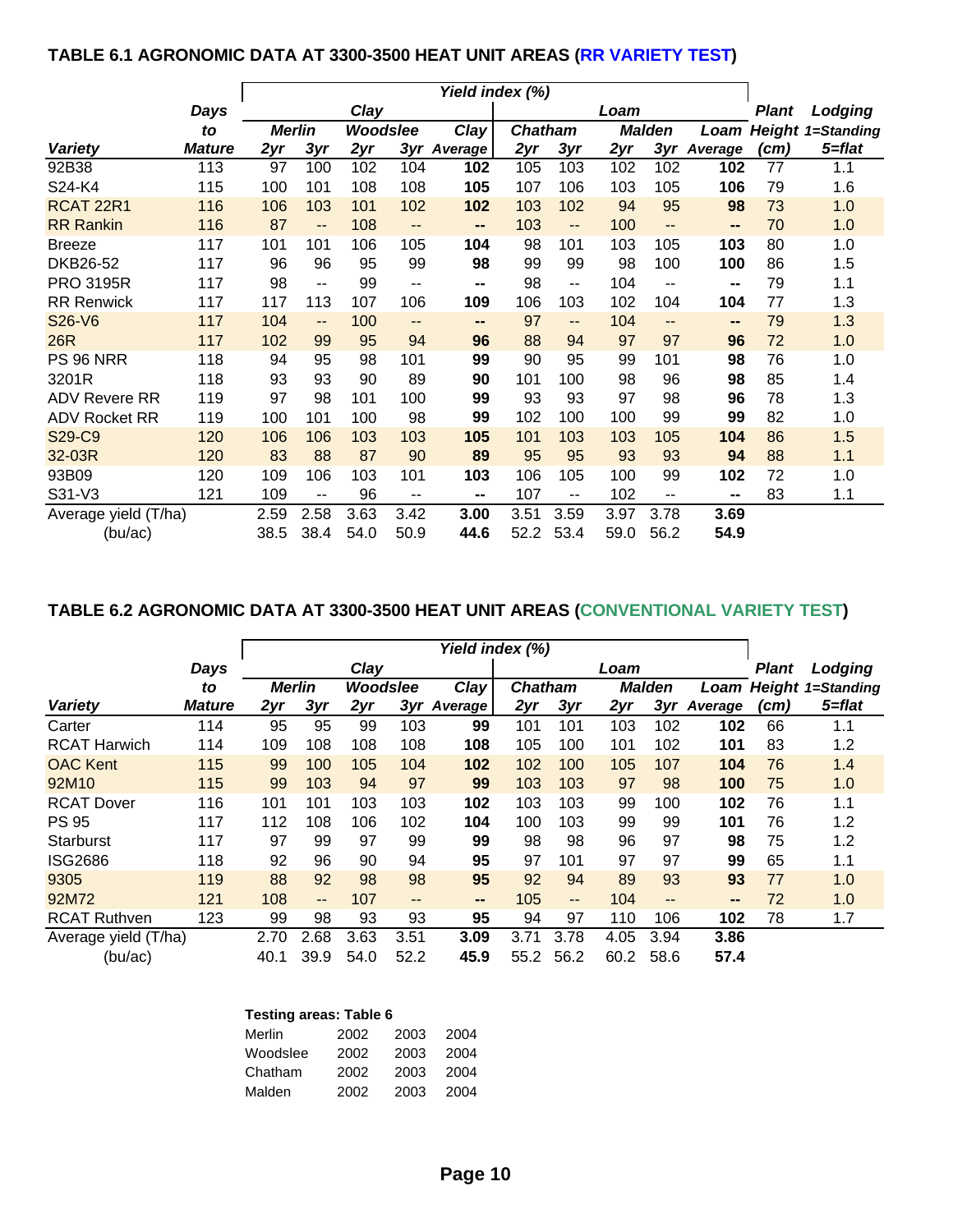# **TABLE 7. RESISTANT VARIETY PERFORMANCE IN SCN INFESTED FIELDS**

|                     |                               | Average of 6 Tests (2002-2004) |                            | Average of 4 Tests (2003-2004) |
|---------------------|-------------------------------|--------------------------------|----------------------------|--------------------------------|
| <b>Variety</b>      | Days to<br><b>Maturity</b>    | <b>Yield Index</b><br>$(\%)$   | Days to<br><b>Maturity</b> | <b>Yield Index</b><br>(%)      |
| DKB26-52*           | 115                           | 119                            | 115                        | 112                            |
| <b>SG1911NRR*</b>   | 113                           | 110                            | 116                        | 110                            |
| <b>Sherwin</b>      | $\overline{\phantom{a}}$      | $- -$                          | 117                        | 129                            |
| <b>RR Respond*</b>  | 115                           | 126                            | 118                        | 123                            |
| <b>RS2297C</b>      | 116                           | 114                            | 120                        | 113                            |
| Sinclair            | 118                           | 126                            | 121                        | 122                            |
| $31 - 04R^*$        | --                            | --                             | 122                        | 117                            |
| 26R*                | 121                           | 118                            | 124                        | 113                            |
| S26-V6*             | $- -$                         | $- -$                          | 124                        | 127                            |
| <b>RR Rankin*</b>   | $- -$                         | --                             | 125                        | 126                            |
| 32-03R*             | 123                           | 117                            | 126                        | 111                            |
| <b>PS 96 NRR*</b>   | 123                           | 126                            | 127                        | 117                            |
| <b>RCAT Ruthven</b> | 124                           | 122                            | 127                        | 112                            |
| S31-V3*             |                               | --                             | 127                        | 127                            |
|                     | **Susceptible Yield Index is: | 100%                           |                            | 100%                           |

Susceptible Yield: 2.82 T/ha or 41.9 bu/ac 2.85 T/ha or 42.3 bu/ac

\* These varieties are Roundup Ready (RR), and were tested under a RR managengement system in one test location in 2003 and 2004. \*\* Susceptible Yield Index is based on 3 high yielding susceptible varieties.

Test locations had low to moderate SCN infestations (1,000 to >4,000 eggs/100g of soil).

Resistance source is PI88788 for all varieties.

# Test Locations & Soil Types - 2004 Trials

|                   |              |                            |                  |                          | <b>Seeding</b>     |                                  |
|-------------------|--------------|----------------------------|------------------|--------------------------|--------------------|----------------------------------|
| Location          | <b>Table</b> | <b>Heat Unit</b><br>Rating | <b>Soil Type</b> | <b>Row Width</b><br>(cm) | Rate<br>(plant/ac) | Co-operator                      |
| <b>Dundalk</b>    | 2            | 2400                       | clay             | 35                       | 200,000            | Ed Jack                          |
| New Liskeard      | 2            | 2400                       | clay             | 18                       | 200,000            | N.L. Research                    |
| Renfrew           | 2            | 2500                       | clay             | 20                       | 200,000            | Larry Reaburn                    |
| Elora             | 2 & 3        | 2550                       | silt loam        | 35                       | 200,000            | <b>OAC</b>                       |
| <b>Ottawa</b>     | 3            | 2650                       | clay loam        | 40                       | 200,000            | <b>Research Centre, AAFC</b>     |
| <b>Brussels</b>   | 3            | 2650                       | loam             | 38                       | 200,000            | Nathan and Trevor Peel           |
| <b>Winchester</b> | 3 & 4        | 2825                       | clay loam        | 35                       | 200,000            | Kemptville College, U. of Guelph |
| St. Paul's        | 4            | 2750                       | clay loam        | 35                       | 200,000            | <b>Bernard Murray</b>            |
| Woodstock         | 4            | 2700                       | clay loam        | 35                       | 200,000            | <b>Bob Hart</b>                  |
| Exeter            | 4            | 2900                       | clay loam        | 38                       | 200,000            | <b>Bill Essery</b>               |
| Talbotville       | 5            | 2900                       | clay loam        | 35                       | 200,000            | Tom Oegema                       |
| Ridgetown         | 5            | 3250                       | clay loam        | 43                       | 160,000            | Ridgetown College, U. of Guelph  |
| Inwood            | 5            | 3050                       | clay             | 43                       | 200,000            | <b>Tom Lassoline</b>             |
| Palmyra           | 5            | 3100                       | clay             | 43                       | 200,000            | Erie Ridge Farms Ltd.            |
| Merlin            | 6            | 3350                       | clay             | 43                       | 200,000            | <b>Grant Guy</b>                 |
| Woodslee          | 6            | 3400                       | clay             | 45                       | 200,000            | Research Centre, AAFC, Harrow    |
| Chatham           | 6            | 3300                       | clay loam        | 43                       | 160,000            | Stan Wonnacott                   |
| Malden            | 6            | 3400                       | clay loam        | 45                       | 185,000            | Research Centre, AAFC, Harrow    |